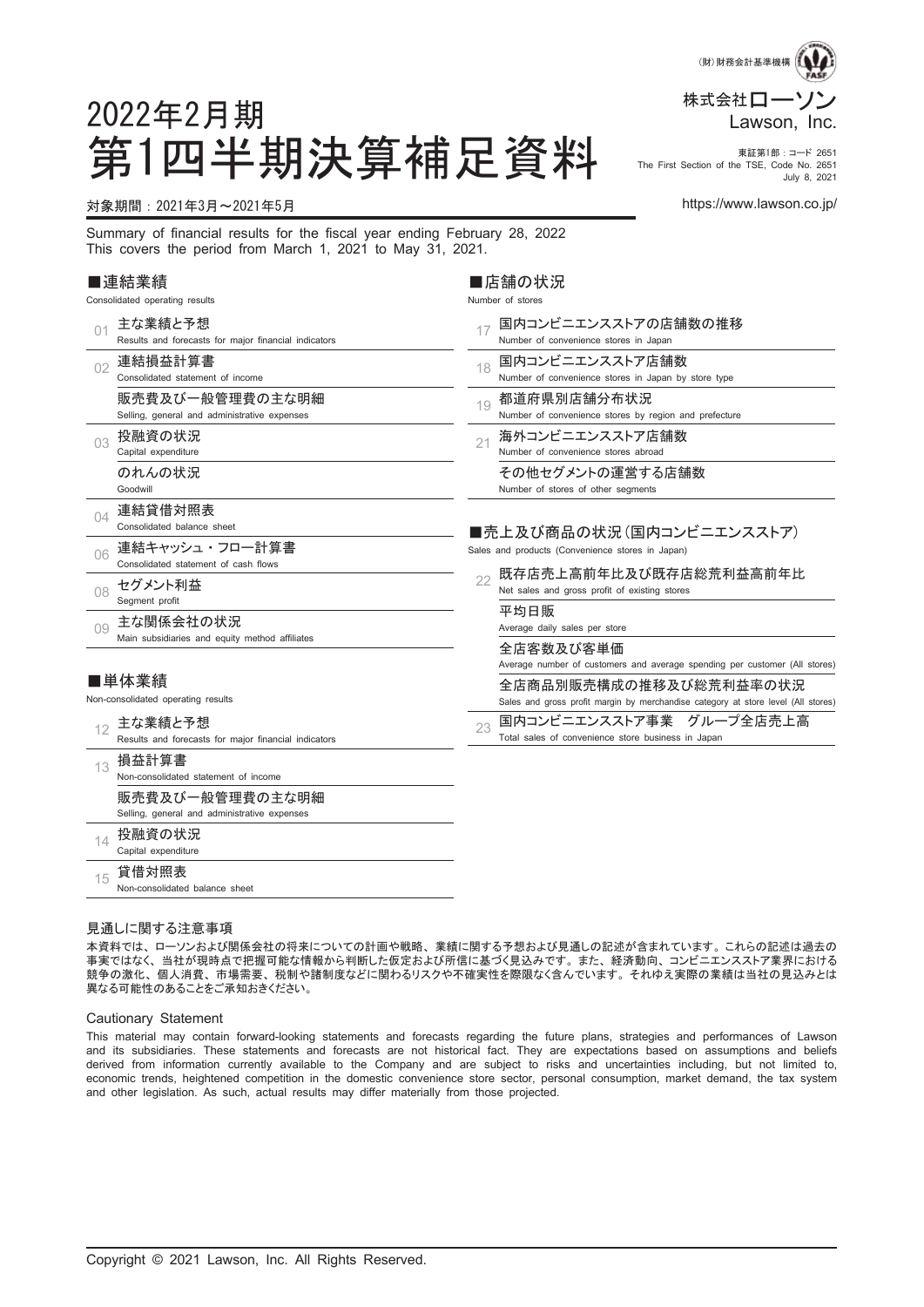### ■主な業績と予想 Results and forecasts for major financial indicators

|                                                                                                           | 2020年度/FY2020                                                                |          |                                    |        | 2021年度/FY2021                                         |        |                   |           |
|-----------------------------------------------------------------------------------------------------------|------------------------------------------------------------------------------|----------|------------------------------------|--------|-------------------------------------------------------|--------|-------------------|-----------|
|                                                                                                           | 第1四半期/10<br>通期/Full year<br>$2020.3.1 - 2020.5.31$<br>$2020.3.1 - 2021.2.28$ |          | 第1四半期/10<br>$2021.3.1 - 2021.5.31$ |        | 通期計画/Full year (Forecast)<br>2021. 3. 1 - 2022. 2. 28 |        |                   |           |
|                                                                                                           | 金額/Amount 前年比/YoY                                                            |          | 金額/Amount 前年比/YoY                  |        | 金額/Amount 前年比/YoY                                     |        | 金額/Amount 前年比/YoY |           |
| チェーン全店売上高 (百万円)*1<br>Net sales of all convenience stores (millions of yen)                                | 567.411                                                                      | 91.0%    | 2, 349, 704                        | 93.7%  | 596.936                                               | 105.2% | 2.510.000         | 106.8%    |
| 加盟店売上高 (百万円)<br>Net sales of franchised stores (millions of yen)                                          | 516, 190                                                                     |          | 90.9% 2, 133, 611                  | 93.6%  | 541, 463                                              | 104.9% |                   |           |
| 直営店売上高(百万円)<br>Net sales of company-operated stores (millions of yen)                                     | 51, 221                                                                      | 91.6%    | 216, 093                           | 95.4%  | 55, 473                                               | 108.3% |                   |           |
| 営業総収入 (百万円)*2<br>Gross operating revenue (millions of yen)                                                | 155, 360                                                                     | 86.9%    | 666,001                            | 91.2%  | 169, 264                                              | 108.9% | 728,000           | 109.3%    |
| 営業総利益 (百万円)<br>Operating gross profit (millions of yen)                                                   | 112, 244                                                                     | 87.3%    | 477, 559                           | 91.1%  | 120.593                                               | 107.4% |                   |           |
| (対チェーン全店売上高比)<br>(Operating gross profit on Net sales of all convenience stores)                          | 19.8%                                                                        |          | 20.3%                              |        | 20.2%                                                 |        |                   |           |
| 販売費及び一般管理費(百万円)<br>Selling, general and administrative expenses (millions of yen)                         | 109, 620                                                                     | 95.9%    | 436, 682                           | 94.6%  | 109, 976                                              | 100.3% |                   |           |
| (対チェーン全店売上高比)<br>(Selling, general and administrative expenses on Net<br>sales of all convenience stores) | 19.3%                                                                        |          | 18.6%                              |        | 18.4%                                                 |        |                   |           |
| 営業利益 (百万円) Operating income (millions of yen)                                                             | 2.623                                                                        | 18.4%    | 40.876                             | 64.9%  | 10.617                                                | 404.6% | 50.000            | 122.3%    |
| (対チェーン全店売上高比)<br>(Operating income on Net sales of all convenience stores)                                | 0.5%                                                                         |          | 1.7%                               |        | 1.8%                                                  |        |                   |           |
| 経常利益(百万円)Ordinary income (millions of yen)                                                                | 1, 208                                                                       | 9.0%     | 37,610                             | 66.7%  | 10, 397                                               | 860.1% | 45,000            | 119.6%    |
| 親会社株主に帰属する四半期 (当期) 純利益 (百万円)<br>Profit attributable to owners of parent (millions of yen)                 | $-4.185$                                                                     |          | 8.689                              | 43.2%  | 5,637                                                 |        | 13,500            | 155.4%    |
| 1株当たり四半期 (当期) 純利益 (円)<br>Profit per share (yen)                                                           |                                                                              | $-41.82$ |                                    | 86.84  |                                                       | 56.33  |                   | 134.90 *3 |
| 純資産 (百万円) Net assets (millions of yen)                                                                    |                                                                              | 265.767  | 272.931                            |        | 274, 059                                              |        |                   |           |
| 総資産 (百万円) Total assets (millions of yen)                                                                  | 1, 469, 937                                                                  |          | 1, 365, 430                        |        | 1, 413, 020                                           |        | L.                |           |
| 1株当たり純資産 (円) Net assets per share (yen)                                                                   | 2, 612.88                                                                    |          | 2, 674.53                          |        | 2,685.60                                              |        | ۳                 |           |
| 総資産四半期(当期) 純利益率 ROA                                                                                       |                                                                              | $-0.3%$  |                                    | 0.6%   |                                                       | 0.4%   |                   |           |
| 自己資本四半期(当期) 純利益率 ROE                                                                                      |                                                                              | $-1.6%$  |                                    | 3.2%   |                                                       | 2.1%   |                   |           |
| 流動比率 Current ratio                                                                                        |                                                                              | 109.8%   |                                    | 90.0%  |                                                       | 90.5%  |                   |           |
| 固定比率 Fixed ratio                                                                                          |                                                                              | 272.9%   |                                    | 252.1% |                                                       | 250.9% |                   |           |
| 自己資本比率 Shareholders' equity ratio                                                                         |                                                                              | 17.8%    |                                    | 19.6%  |                                                       | 19.0%  |                   |           |

(注)

\*1 チェーン全店売上高は、 (株)ローソン単体および連結子会社を対象とし、 国内コンビニエンスストア事業、 海外事業および成城石井事業の店舗売上 高等の合計を記載しています。

なお、 成城石井事業については直営の成城石井店舗のみを集計しております。

\*2 営業総収入は直営店売上高、 加盟店からの収入等の合計です。

\*3 計画の1株当たり四半期(当期)純利益に関しては、 2021年5月31日現在の期末発行済株式数を用いて算出しております。

Notes:

Therefore, it is a sum of total sales of domestic convenience stores business, overseas business and Seijo Ishii business. In addition, for Seijo Ishii business, it is a total of its company-operated stores.

\*2 The gross operating revenue is a sum of total sales of company-operated stores, income from franchised stores and others.

\*3 Forecasted profit per share is calculated based on the number of outstanding shares as of May 31, 2021.

<sup>\*1</sup> The net sales of all convenience stores include Lawson, Inc. and its consolidated subsidiaries.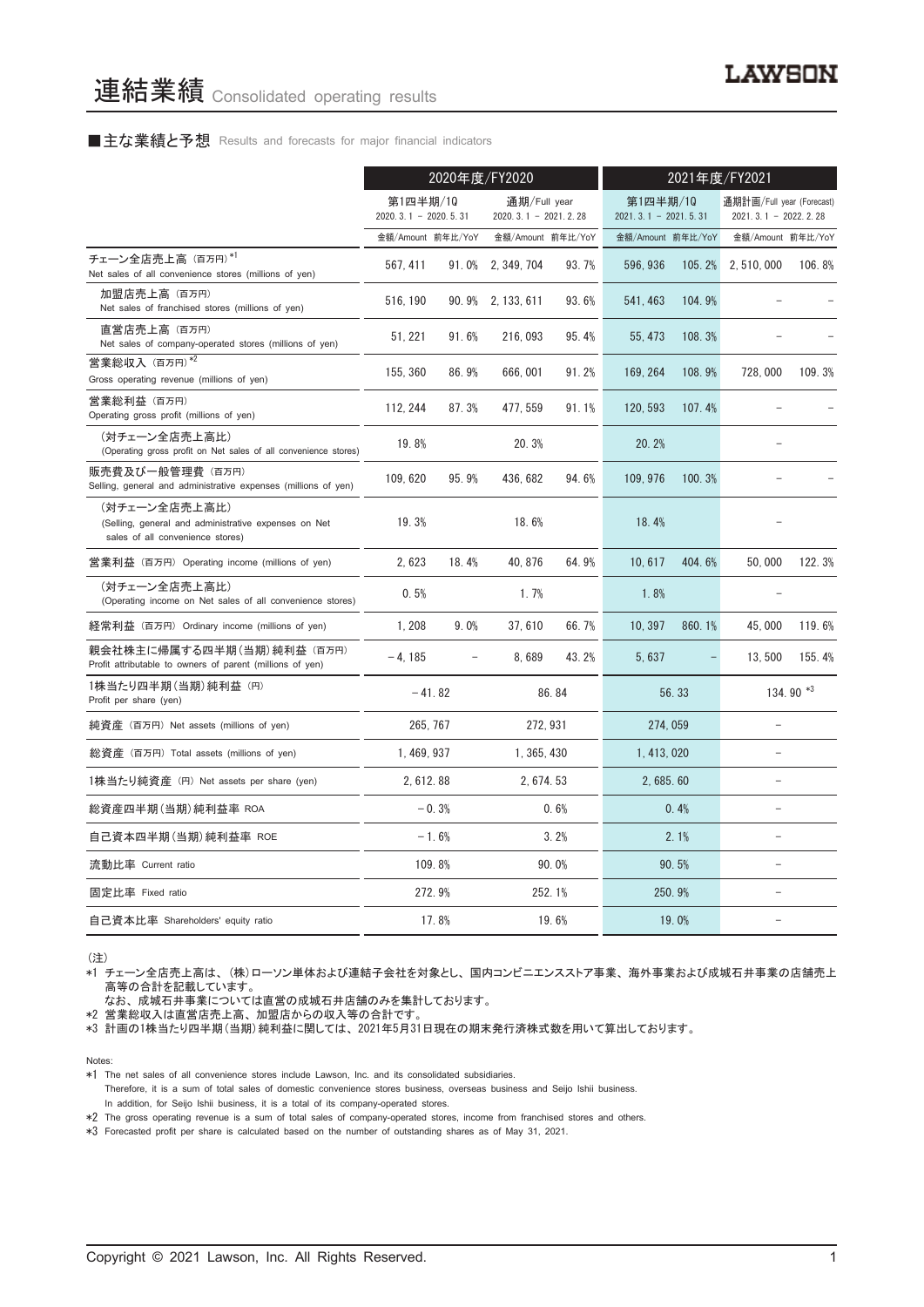#### ■連結損益計算書 Consolidated statement of income

|                                                                      |                 | 2020年度第1四半期累計期間        |                   | 2021年度第1四半期累計期間        |         | 前年増減                |
|----------------------------------------------------------------------|-----------------|------------------------|-------------------|------------------------|---------|---------------------|
|                                                                      |                 | $2020.3.1 - 2020.5.31$ |                   | $2021.3.1 - 2021.5.31$ |         | Increase (Decrease) |
|                                                                      |                 | 百万円/Millions of yen    | 前年比/YoY           | 百万円/Millions of yen    | 前年比/YoY | 百万円/Millions of yen |
| A. 営業総収入 Gross operating revenue                                     | $B + E$         | 155.360                | 86.9%             | 169.264                | 108.9%  | 13,903              |
| B. 売上高 Net sales*                                                    |                 | 62, 708                | 84.4%             | 71, 164                | 113.5%  | 8,456               |
| C. 売上原価 Cost of sales                                                |                 | 43, 116                | 85.8%             | 48.670                 | 112.9%  | 5,553               |
| D. 売上総利益 Gross profit                                                | $B - C$         | 19.592                 | 81.6%             | 22.494                 | 114.8%  | 2,902               |
| E. 営業収入 Operating revenue                                            | $F + G$         | 92, 652                | 88.6%             | 98.099                 | 105.9%  | 5, 447              |
| F. 加盟店からの収入 Income from franchised stores                            |                 | 69, 821                | 90.0%             | 72,045                 | 103.2%  | 2, 224              |
| G. その他の営業収入 Other operating revenue                                  |                 | 22,830                 | 84.8%             | 26,053                 | 114.1%  | 3, 223              |
| H. 営業総利益 Operating gross profit                                      | $A - C = D + E$ | 112, 244               | 87.3%             | 120, 593               | 107.4%  | 8,349               |
| I. 販売費及び一般管理費 Selling, general and administrative expenses           |                 | 109.620                | 95.9%             | 109.976                | 100.3%  | 356                 |
| J. 営業利益 Operating income                                             | $H - I$         | 2,623                  | 18.4%             | 10.617                 | 404.6%  | 7,993               |
| 営業外収益 Non-operating income                                           |                 | 660                    | 79.9%             | 1,130                  | 171.2%  | 470                 |
| 営業外費用 Non-operating expenses                                         |                 | 2.075                  | 123.9%            | 1.350                  | 65.1%   | $-725$              |
| 経常利益 Ordinary income                                                 |                 | 1.208                  | 9.0%              | 10.397                 | 860.1%  | 9,188               |
| 特別利益 Extraordinary income                                            |                 |                        |                   |                        |         |                     |
| 特別損失 Extraordinary losses                                            |                 | 4.650                  | 250.6%            | 1.637                  | 35.2%   | $-3,012$            |
| 税金等調整前四半期純利益 Profit before income taxes                              |                 | $-3,441$               |                   | 8.760                  |         | 12, 201             |
| 法人税、住民税及び事業税 Income taxes - current                                  |                 | 572                    | 17.0%             | 1.427                  | 249.4%  | 854                 |
| 法人税等調整額 Income taxes - deferred                                      |                 | 246                    | 24.0%             | 1,729                  | 700.5%  | 1,482               |
| 四半期純利益 Profit                                                        |                 | $-4.260$               | $\qquad \qquad -$ | 5.603                  |         | 9,863               |
| 非支配株主に帰属する四半期純利益<br>Profit attributable to non-controlling interests |                 | $-75$                  |                   | $-34$                  |         | 40                  |
| 親会社株主に帰属する四半期純利益<br>Profit attributable to owners of parent          |                 | $-4, 185$              |                   | 5,637                  |         | 9,822               |

(注)

\* 「売上高」 は、 直営店売上高、 Eコマース売上高、 卸売事業売上高等の合計です。

Note:

\* Net sales of company-operated stores, e-commerce business, wholesale business and others.

■販売費及び一般管理費の主な明細 Selling, general and administrative expenses

|                                                          | 2020年度第1四半期累計期間        |         | 2021年度第1四半期累計期間        |                     | 前年増減                |
|----------------------------------------------------------|------------------------|---------|------------------------|---------------------|---------------------|
|                                                          | $2020.3.1 - 2020.5.31$ |         | $2021.3.1 - 2021.5.31$ | Increase (Decrease) |                     |
|                                                          | 百万円/Millions of yen    | 前年比/YoY | 百万円/Millions of yen    | 前年比/YoY             | 百万円/Millions of yen |
| 地代家賃 Rents                                               | 31.804                 | 95.6%   | 32.596                 | 102.5%              | 791                 |
| 人件費 Personnel expenses                                   | 20.445                 | 95.2%   | 20.981                 | 102.6%              | 535                 |
| 有形固定資産減価償却費 Depreciation of property and store equipment | 15.577                 | 102.6%  | 15.467                 | 99.3%               | $-109$              |
| 広告宣伝費 Advertising expenses                               | 5.662                  | 77.7%   | 4.621                  | 81.6%               | $-1.040$            |
| 販売手数料 Sales commission                                   | 8.870                  | 79.9%   | 9.698                  | 109.3%              | 828                 |
| その他 Other                                                | 27.259                 | 105.1%  | 26, 610                | 97.6%               | $-648$              |
| 合計 Total                                                 | 109.620                | 95.9%   | 109.976                | 100.3%              | 356                 |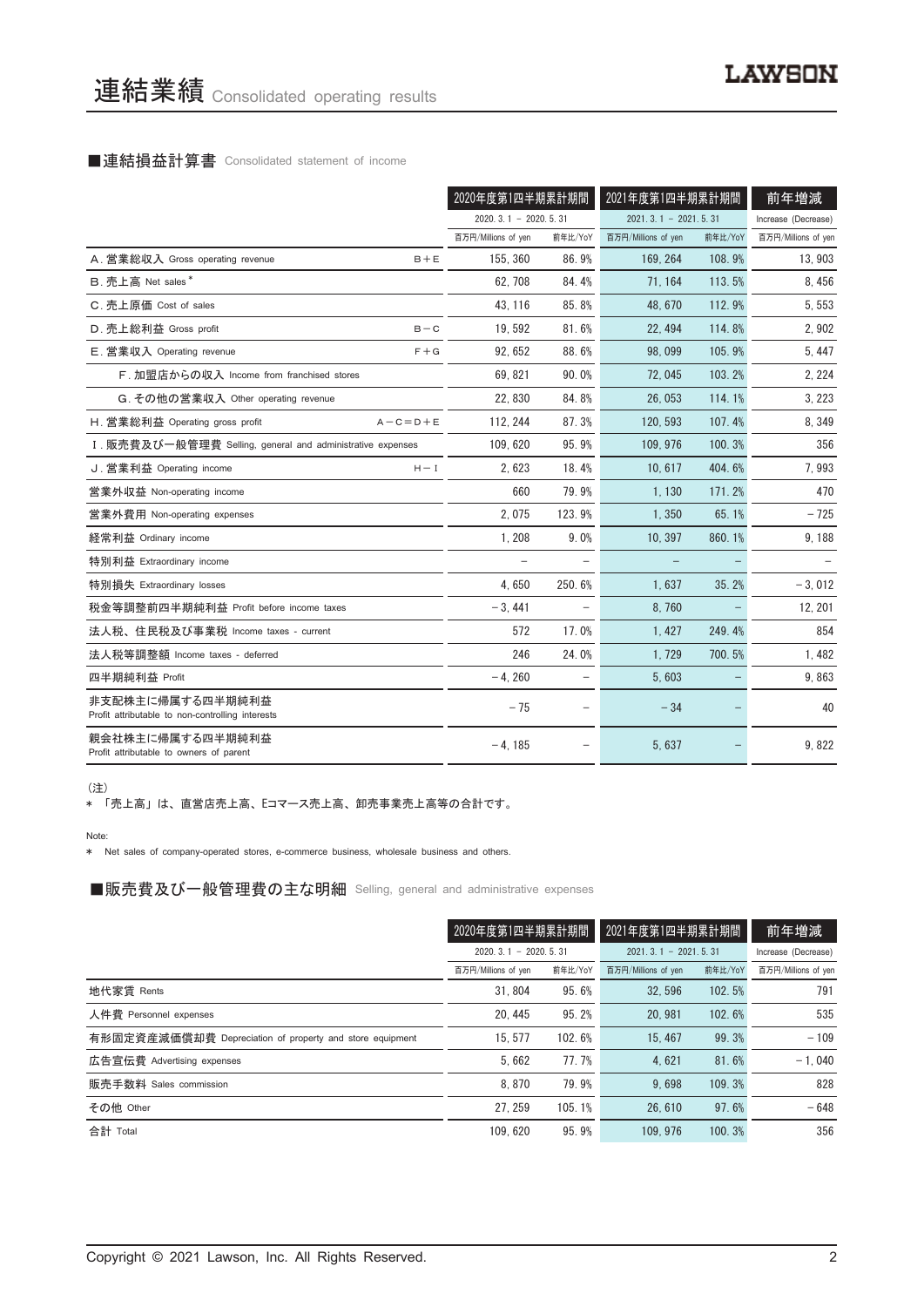### ■投融資の状況 Capital expenditure

|                                                                | 2020年度第1四半期累計期間        | 2021年度第1四半期累計期間        | 前年増減                | 2021年度計画                             |
|----------------------------------------------------------------|------------------------|------------------------|---------------------|--------------------------------------|
|                                                                | $2020.3.1 - 2020.5.31$ | $2021.3.1 - 2021.5.31$ | Increase (Decrease) | Forecasts / 2021. 3. 1 - 2022. 2. 28 |
|                                                                | 百万円/Millions of yen    | 百万円/Millions of yen    | 百万円/Millions of yen | 百万円/Millions of yen                  |
| 新店投資 New store investments                                     | 3,098                  | 5, 555                 | 2, 456              | 19,000                               |
| 既存店投資<br>Existing store investments                            | 2, 202                 | 2,010                  | $-192$              | 23,000                               |
| システム関連投資<br>IT-related investments                             | 2, 158                 | 2, 148                 | $-9$                | 18,000                               |
| その他 Other                                                      | 55                     | 283                    | 227                 | 1,000                                |
| 投資小計 Subtotal                                                  | 7,514                  | 9,997                  | 2,482               | 61,000                               |
| 出資・融資<br>Investments and advances                              | 1,645                  | 399                    | $-1, 245$           | 2,000                                |
| リース Leases*                                                    | 5,880                  | 6,693                  | 812                 | 60,000                               |
| 合計 Total                                                       | 15,040                 | 17,090                 | 2,049               | 123,000                              |
| 有形固定資産減価償却費<br>Depreciation of property and store<br>equipment | 15,606                 | 15,501                 | $-105$              | 63,000                               |
| 無形固定資産償却費<br>Amortization of intangible assets                 | 4,551                  | 4,056                  | $-494$              | 16,800                               |
| 減価償却費合計<br>Total depreciation and amortization                 | 20, 157                | 19,557                 | $-600$              | 79,800                               |

<sup>(</sup>注)

\* リース債務の返済による支出は、 2020年度第1四半期累計期間は13,147百万円、 2021年度第1四半期累計期間は12,049百万円です。

\* The amount of repayments of lease obligations (consolidated) is 13,147 millions of yen in the first quarter of fiscal year 2020 and 12,049 millions of yen in the first quarter of fiscal year 2021.

## ■のれんの状況 Goodwill

|                                                       | 2020年度第1四半期累計期間        |         | 2021年度第1四半期累計期間        |         | 前年増減                |
|-------------------------------------------------------|------------------------|---------|------------------------|---------|---------------------|
|                                                       | $2020.3.1 - 2020.5.31$ |         | $2021.3.1 - 2021.5.31$ |         | Increase (Decrease) |
|                                                       | 百万円/Millions of yen    | 前年比/YoY | 百万円/Millions of yen    | 前年比/YoY | 百万円/Millions of yen |
| のれん償却額<br>Amortization of goodwill                    |                        |         |                        |         |                     |
| 国内コンビニエンスストア事業<br>Domestic convenience store business | 584                    | 95.7%   | 465                    | 79.6%   | $-119$              |
| 成城石井事業<br>Seijo Ishii business                        | 359                    | 100.0%  | 359                    | 100.0%  |                     |
| エンタテインメント関連事業<br>Entertainment-related business       | 125                    | 100.0%  | 125                    | 100.0%  |                     |
| 海外事業 Overseas business                                | 13                     | 92.9%   | 14                     | 105.8%  | $\Omega$            |
| 合計 Total                                              | 1.082                  | 97.5%   | 964                    | 89.1%   | $-118$              |

|                                                       | 2020年度<br>(2021年2月28日現在) |         | 2021年度第1四半期<br>(2021年5月31日現在) |         | 2020年度末からの増減                        |
|-------------------------------------------------------|--------------------------|---------|-------------------------------|---------|-------------------------------------|
|                                                       | FY2020 (As of 2021.2.28) |         | FY2021 (As of 2021.5.31)      |         | Increase (Decrease) from 2021. 2.28 |
|                                                       | 百万円/Millions of yen      | 前年比/YoY | 百万円/Millions of yen           | 前年比/YoY | 百万円/Millions of yen                 |
| 当期末残高<br>Balance of goodwill at end of period         |                          |         |                               |         |                                     |
| 国内コンビニエンスストア事業<br>Domestic convenience store business | 11.475                   | 84.0%   | 11.009                        | 95.9%   | $-465$                              |
| 成城石井事業<br>Seijo Ishii business                        | 19.521                   | 93.1%   | 19.162                        | 98.2%   | $-359$                              |
| エンタテインメント関連事業<br>Entertainment-related business       | 6.683                    | 93.0%   | 6.557                         | 98.1%   | $-125$                              |
| 海外事業 Overseas business                                | 534                      | 91.7%   | 552                           | 103.3%  | 17                                  |
| 合計 Total                                              | 38.215                   | 90.2%   | 37.282                        | 97.6%   | $-932$                              |

Note: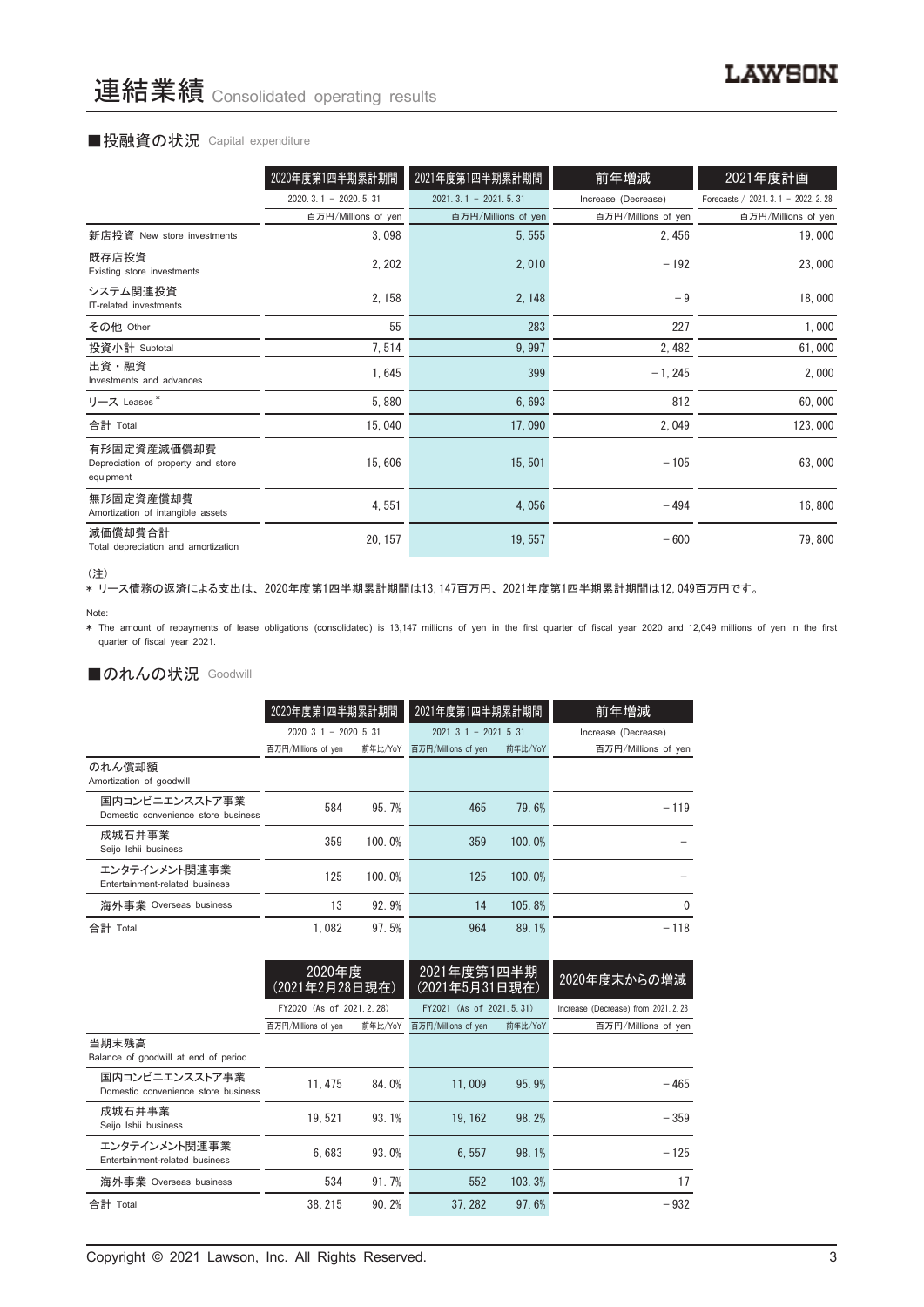### ■連結貸借対照表 Consolidated balance sheet

|                                                                            | 2020年度<br>(2021年2月28日現在) | 2021年度第1四半期<br>(2021年5月31日現在) | 2020年度末からの増減                       |  |
|----------------------------------------------------------------------------|--------------------------|-------------------------------|------------------------------------|--|
|                                                                            | FY2020 (As of 2021.2.28) | FY2021 (As of 2021.5.31)      | Increase (Decrease) from 2021.2.28 |  |
| [資産の部 Assets]                                                              | 百万円/Millions of yen      | 百万円/Millions of yen           | 百万円/Millions of yen                |  |
| 流動資産 Current assets                                                        | 690, 811                 | 738, 673                      | 47, 861                            |  |
| 現金及び預金 Cash and deposits *                                                 | 402, 584                 | 462, 825                      | 60, 241                            |  |
| 加盟店貸勘定 Accounts receivable - due from franchised stores                    | 46, 385                  | 46, 883                       | 497                                |  |
| リース債権 Lease receivables                                                    | 16, 621                  | 16,076                        | $-545$                             |  |
| 商品 Merchandise                                                             | 20, 657                  | 21,658                        | 1,000                              |  |
| 未収入金 Accounts receivable - other                                           | 161,062                  | 148, 317                      | $-12, 745$                         |  |
| その他 Other                                                                  | 43, 519                  | 42, 933                       | $-585$                             |  |
| 貸倒引当金 Allowance for doubtful accounts                                      | $-20$                    | $-22$                         | $-1$                               |  |
| 固定資産 Non-current assets                                                    | 674, 618                 | 674, 347                      | $-271$                             |  |
| 有形固定資産 Property and store equipment                                        | 367, 640                 | 369, 399                      | 1,758                              |  |
| ・建物及び構築物 Buildings and structures                                          | 191, 977                 | 193, 101                      | 1, 123                             |  |
| ・工具、器具及び備品 Tools, furniture and fixtures                                   | 19,044                   | 19, 335                       | 291                                |  |
| ・リース資産 Leased assets                                                       | 131, 779                 | 129, 711                      | $-2,067$                           |  |
| ・その他 Other                                                                 | 24, 838                  | 27, 250                       | 2, 412                             |  |
| 無形固定資産 Intangible assets                                                   | 86, 406                  | 84,078                        | $-2,328$                           |  |
| ・ソフトウエア Software                                                           | 39,088                   | 37, 846                       | $-1, 242$                          |  |
| ・のれん Goodwill                                                              | 38, 215                  | 37, 282                       | $-932$                             |  |
| •商標権 Trademark right                                                       | 8, 349                   | 8, 192                        | $-156$                             |  |
| ・その他 Other                                                                 | 752                      | 756                           | 4                                  |  |
| 投資その他の資産 Investments and other assets                                      | 220, 571                 | 220, 869                      | 297                                |  |
| ・長期貸付金 Long-term loans receivable                                          | 40, 621                  | 40, 097                       | $-523$                             |  |
| ・差入保証金 Guarantee deposits                                                  | 103, 030                 | 103, 575                      | 544                                |  |
| ・繰延税金資産 Deferred tax assets                                                | 33, 484                  | 30, 968                       | $-2,516$                           |  |
| ・その他 Other                                                                 | 44,099                   | 46, 942                       | 2,843                              |  |
| • 貸倒引当金 Allowance for doubtful accounts                                    | $-663$                   | $-714$                        | $-50$                              |  |
| 資産合計 Total assets                                                          | 1, 365, 430              | 1, 413, 020                   | 47,590                             |  |
|                                                                            |                          |                               |                                    |  |
| 有形固定資産の減価償却累計額<br>Accumulated depreciation of property and store equipment | 385, 891                 | 394, 311                      | 8,419                              |  |

(注)

\* 2021年5月31日現在、 現金及び預金には金融関連事業の415,238百万円が含まれており、 主にATM充填金として使用しております。

Note: \* The amount of cash and deposits for financial services business as of May 31, 2021 is 415,238 millions of yen, most of which is used for refilling ATMs.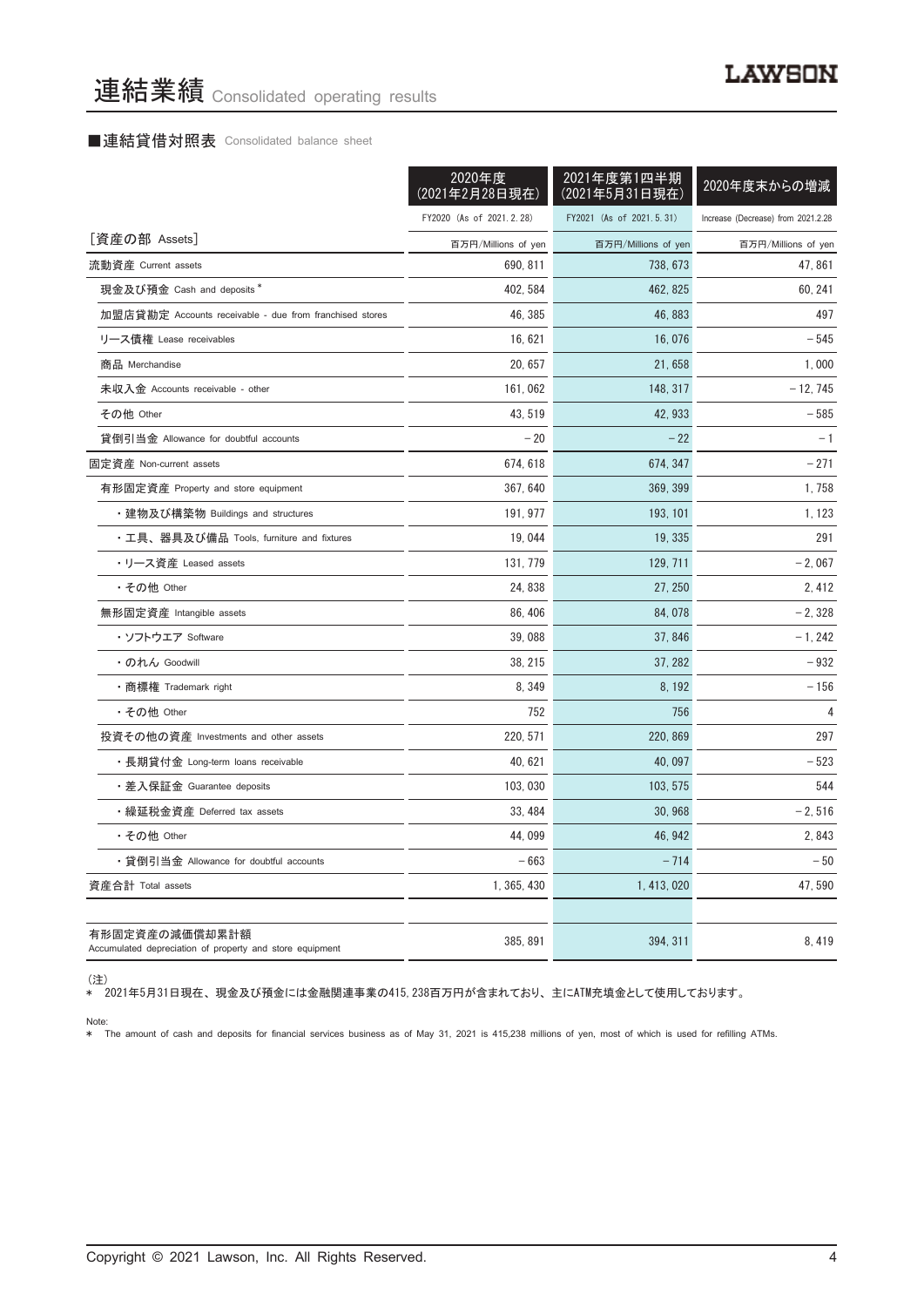## ■連結貸借対照表 Consolidated balance sheet

|                                                                                                                 | 2020年度<br>(2021年2月28日現在) | 2021年度第1四半期<br>(2021年5月31日現在) | 2020年度末からの増減                       |
|-----------------------------------------------------------------------------------------------------------------|--------------------------|-------------------------------|------------------------------------|
|                                                                                                                 | FY2020 (As of 2021.2.28) | FY2021 (As of 2021.5.31)      | Increase (Decrease) from 2021.2.28 |
| [負債の部 Liabilities]                                                                                              | 百万円/Millions of yen      | 百万円/Millions of yen           | 百万円/Millions of yen                |
| 流動負債 Current liabilities                                                                                        | 767, 754                 | 815, 785                      | 48.030                             |
| 買掛金 Accounts payable - trade                                                                                    | 127, 486                 | 134, 881                      | 7,395                              |
| 短期借入金 Short-term loans payable *                                                                                | 42, 320                  | 4,950                         | $-37,370$                          |
| 1年内返済予定の長期借入金<br>Current portion of long-term loans payable *                                                   | 100,000                  | 100,000                       |                                    |
| リース債務 Lease obligations                                                                                         | 44, 584                  | 45, 332                       | 747                                |
| 未払金 Accounts payable - other                                                                                    | 90, 798                  | 85, 705                       | $-5,092$                           |
| 未払法人税等 Income taxes payable                                                                                     | 4,078                    | 1,686                         | $-2, 392$                          |
| 預り金 Deposits received                                                                                           | 246, 110                 | 203, 502                      | $-42,608$                          |
| 賞与引当金 Provision for bonuses                                                                                     | 4,818                    | 3,906                         | $-911$                             |
| コールマネー Call money *                                                                                             | 40,000                   | 167,000                       | 127,000                            |
| その他 Other                                                                                                       | 67, 557                  | 68, 819                       | 1, 261                             |
| 固定負債 Non-current liabilities                                                                                    | 324, 743                 | 323, 175                      | $-1, 567$                          |
| 長期借入金 Long-term loans payable *                                                                                 | 130,000                  | 130,000                       |                                    |
| リース債務 Lease obligations                                                                                         | 121, 491                 | 118, 802                      | $-2,689$                           |
| 繰延税金負債 Deferred tax liabilities                                                                                 | 485                      | 476                           | $-8$                               |
| 役員退職慰労引当金<br>Provision for retirement benefits to executive officers and audit and<br>supervisory board members | 277                      | 241                           | $-35$                              |
| 退職給付に係る負債 Net defined benefit liability                                                                         | 16, 278                  | 16, 546                       | 267                                |
| 資産除去債務 Asset retirement obligations                                                                             | 35, 694                  | 36,099                        | 405                                |
| その他 Other                                                                                                       | 20, 516                  | 21,008                        | 492                                |
| 負債合計 Total liabilities                                                                                          | 1, 092, 498              | 1, 138, 961                   | 46, 462                            |
| [純資産の部 Net assets]                                                                                              |                          |                               |                                    |
| 株主資本 Shareholders' equity                                                                                       | 262, 508                 | 260, 698                      | $-1,810$                           |
| 資本金 Capital stock                                                                                               | 58, 506                  | 58, 506                       |                                    |
| 資本剰余金 Capital surplus                                                                                           | 46, 494                  | 46, 495                       | 0                                  |
| 利益剰余金 Retained earnings                                                                                         | 158, 498                 | 156,680                       | $-1,818$                           |
| 自己株式 Treasury shares                                                                                            | $-991$                   | $-983$                        | $\overline{7}$                     |
| その他の包括利益累計額<br>Accumulated other comprehensive income                                                           | 5, 123                   | 8,047                         | 2,923                              |
| その他有価証券評価差額金<br>Valuation difference on available-for-sale securities                                           | 1,782                    | 3,556                         | 1,774                              |
| 土地再評価差額金 Revaluation reserve for land                                                                           | $-207$                   | $-207$                        |                                    |
| 為替換算調整勘定 Foreign currency translation adjustments                                                               | 3,684                    | 4,846                         | 1, 161                             |
| 退職給付に係る調整累計額<br>Remeasurements of defined benefit plans                                                         | $-134$                   | $-147$                        | $-12$                              |
| 新株予約権 Subscription rights to shares                                                                             | 333                      | 317                           | $-16$                              |
| 非支配株主持分 Non-controlling interests                                                                               | 4,965                    | 4,996                         | 31                                 |
| 純資産合計 Net assets                                                                                                | 272, 931                 | 274,059                       | 1, 127                             |
| 負債純資産合計 Liabilities and net assets                                                                              | 1, 365, 430              | 1, 413, 020                   | 47,590                             |

<sup>(</sup>注)

\* 2021年5月31日現在、 短期借入金 ・ 1年内返済予定の長期借入金 ・ コールマネー ・ 長期借入金には金融関連事業の350,600百万円が含まれており ます。

Note:

\* The amount of loans payable for financial services business as of May 31, 2021 is 350,600 millions of yen.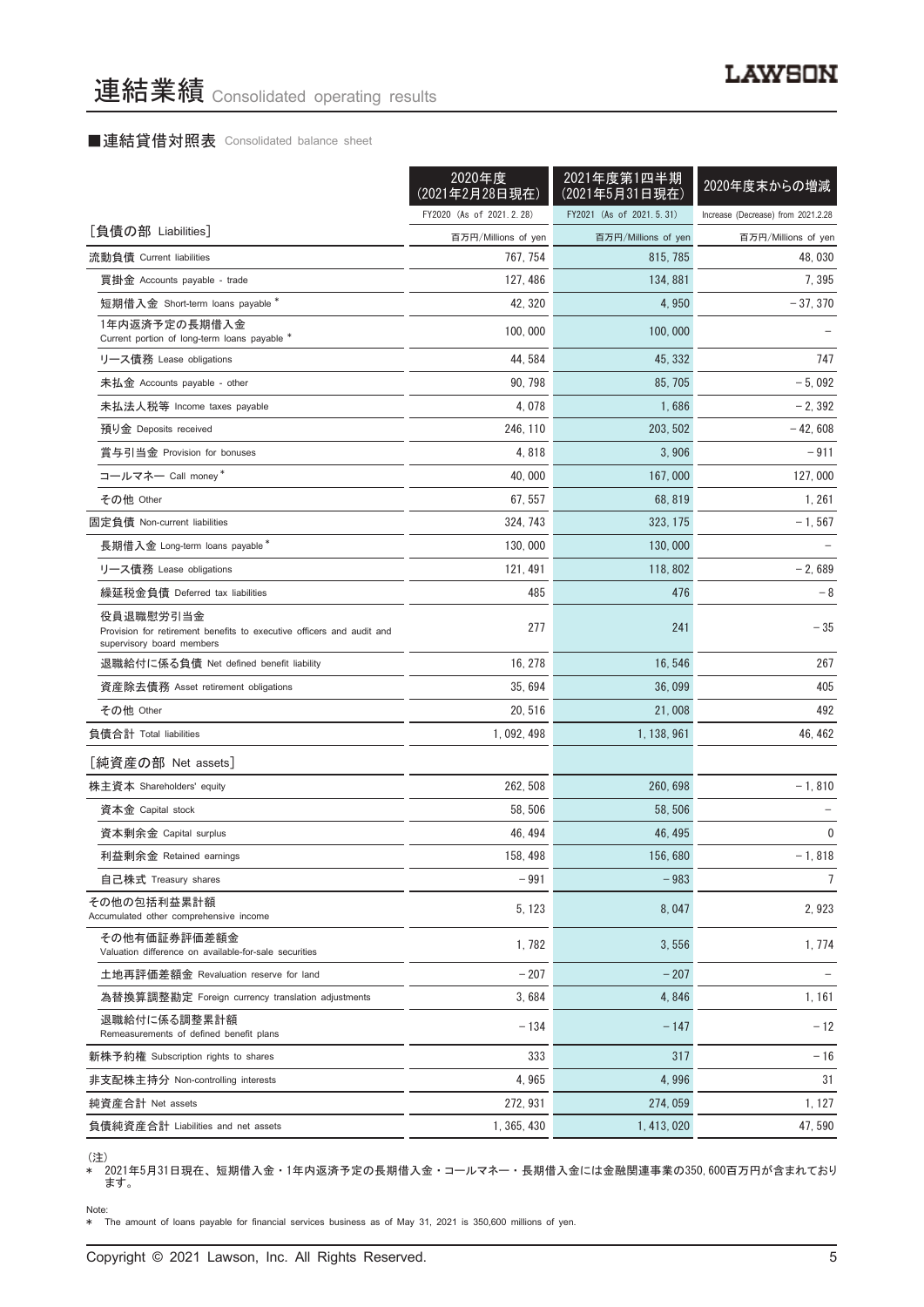# ■連結キャッシュ・フロー計算書 Consolidated statement of cash flows

|                                                                                          | 2020年度第1四半期累計期間        | 2021年度第1四半期累計期間        | 前年増減                |
|------------------------------------------------------------------------------------------|------------------------|------------------------|---------------------|
| I.営業活動によるキャッシュ・フロー                                                                       | $2020.3.1 - 2020.5.31$ | $2021.3.1 - 2021.5.31$ | Increase (Decrease) |
| I. Net cash provided by (used in) operating activities                                   | 百万円/Millions of yen    | 百万円/Millions of yen    | 百万円/Millions of yen |
| 税金等調整前四半期純利益 Profit before income taxes                                                  | $-3,441$               | 8,760                  | 12, 201             |
| 減価償却費 Depreciation and amortization                                                      | 20, 157                | 19, 557                | - 600               |
| 減損損失 Impairment loss                                                                     | 880                    | 754                    | $-125$              |
| 受取利息 Interest income                                                                     | $-163$                 | $-215$                 | $-52$               |
| 支払利息 Interest expenses                                                                   | 998                    | 847                    | $-151$              |
| 固定資産除却損 Loss on retirement of non-current assets                                         | 1, 278                 | 233                    | $-1,045$            |
| 売上債権の増減額(マイナスは増加)<br>Decrease (increase) in notes and accounts receivable - trade        | 1,622                  | $-434$                 | $-2,056$            |
| 未収入金の増減額(マイナスは増加)<br>Decrease (increase) in accounts receivable - other                  | $-1,976$               | 12, 945                | 14, 921             |
| 仕入債務の増減額(マイナスは減少)<br>Increase (decrease) in notes and accounts payable - trade           | $-6,754$               | 6,634                  | 13, 388             |
| 未払金の増減額 (マイナスは減少)<br>Increase (decrease) in accounts payable - other                     | $-5,860$               | $-5,032$               | 828                 |
| 預り金の増減額(マイナスは減少)<br>Increase (decrease) in deposits received                             | 68.167                 | $-42,621$              | $-110,788$          |
| 退職給付に係る負債の増減額(マイナスは減少)<br>Increase (decrease) in net defined benefit liability           | 139                    | 200                    | 61                  |
| 銀行業におけるコールローンの純増減(マイナスは増加)<br>Net decrease (increase) in call loans for banking business | $-10,000$              |                        | 10,000              |
| 銀行業におけるコールマネーの純増減(マイナスは減少)<br>Net increase (decrease) in call money for banking business | 56,000                 | 127,000                | 71,000              |
| その他 Other - net                                                                          | 23, 781                | 455                    | $-23, 326$          |
| 小計 Subtotal                                                                              | 144, 830               | 129, 084               | $-15, 746$          |
| 利息の受取額 Interest income received                                                          | 176                    | 249                    | 73                  |
| 利息の支払額 Interest expenses paid                                                            | $-1,007$               | $-870$                 | 137                 |
| 法人税等の支払額 Income taxes paid                                                               | $-4,309$               | $-1,701$               | 2,607               |
| 営業活動によるキャッシュ・フロー<br>Net cash provided by (used in) operating activities                  | 139, 689               | 126, 762               | $-12,927$           |
| Ⅱ. 投資活動によるキャッシュ・フロー<br>II. Net cash provided by (used in) investing activities           |                        |                        |                     |
| 有形固定資産の取得による支出<br>Purchase of property and store equipment                               | $-6,615$               | $-8, 176$              | $-1, 561$           |
| 無形固定資産の取得による支出 Purchase of intangible assets                                             | $-2,158$               | $-2, 143$              | 14                  |
| 有価証券の取得による支出<br>Purchase of securities                                                   |                        | $-2,000$               | $-2,000$            |
| 有価証券の償還による収入<br>Proceeds from redemption of securities                                   |                        | 2,000                  | 2,000               |
| 関係会社株式の取得による支出<br>Purchase of shares of subsidiaries and associates                      | $-1,099$               | $-21$                  | 1,078               |
| 長期貸付けによる支出<br>Payments of long-term loans receivable                                     | $-1,090$               | $-657$                 | 432                 |
| 長期貸付金の回収による収入<br>Collection of long-term loans receivable                                | 1,225                  | 1,206                  | $-18$               |
| 差入保証金の差入による支出<br>Payments of guarantee deposits                                          | $-2,823$               | $-3, 351$              | - 527               |
| 差入保証金の回収による収入<br>Proceeds from collection of guarantee deposits                          | 4,589                  | 2,949                  | $-1,639$            |
| 長期前払費用の取得による支出<br>Purchase of long-term prepaid expenses                                 | $-67$                  | $-730$                 | $-662$              |
| その他 Other - net                                                                          | $-1, 194$              | 401                    | 1,595               |
| 投資活動によるキャッシュ・フロー<br>Net cash provided by (used in) investing activities                  | $-9,234$               | $-10, 523$             | $-1,288$            |

Copyright © 2021 Lawson, Inc. All Rights Reserved. 6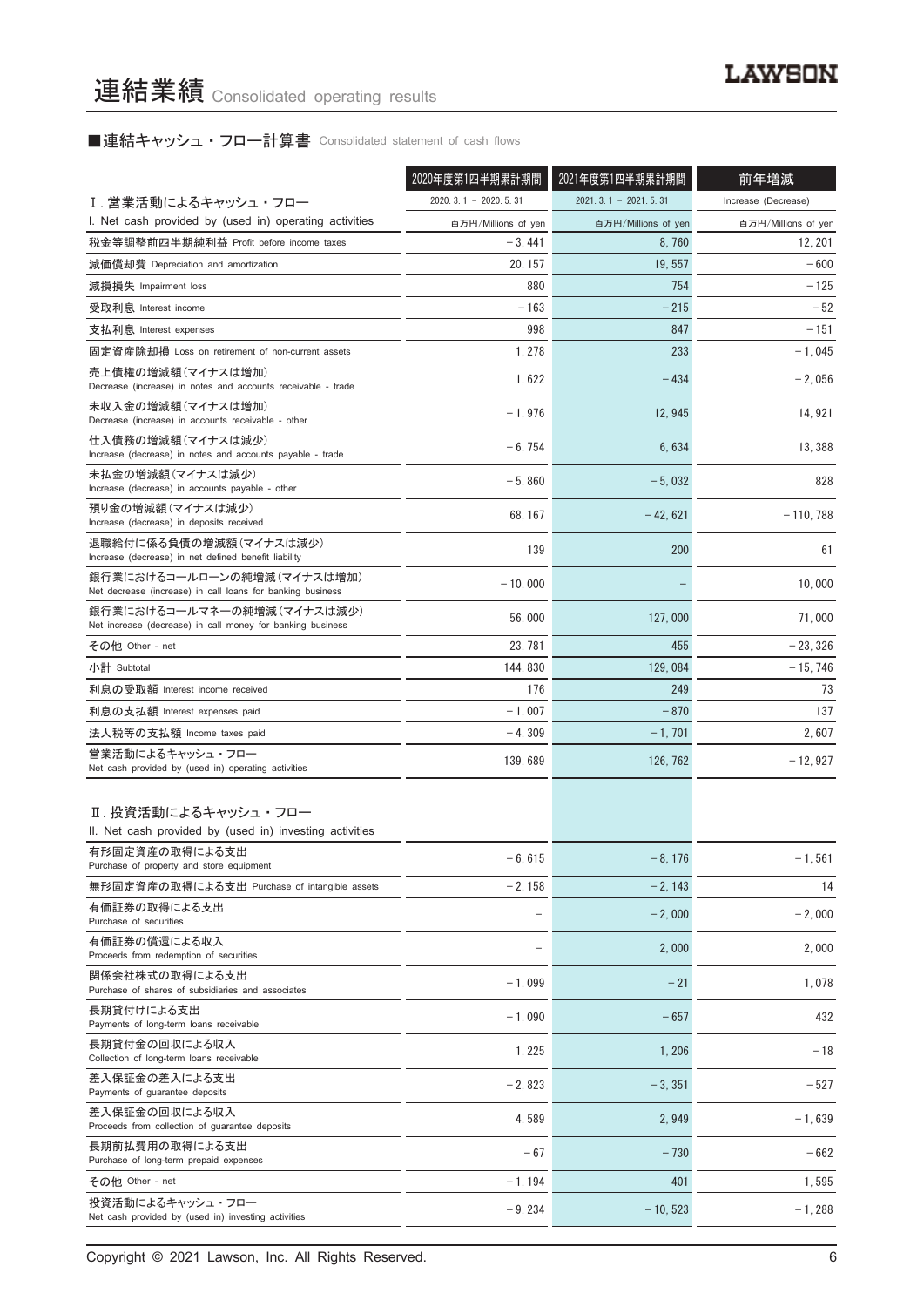# ■連結キャッシュ・フロー計算書 Consolidated statement of cash flows

|                                                                                                                                           | 2020年度第1四半期累計期間            | 2021年度第1四半期累計期間        | 前年増減                |
|-------------------------------------------------------------------------------------------------------------------------------------------|----------------------------|------------------------|---------------------|
| Ⅲ. 財務活動によるキャッシュ・フロー                                                                                                                       | $2020, 3, 1 - 2020, 5, 31$ | $2021.3.1 - 2021.5.31$ | Increase (Decrease) |
| III. Net cash provided by (used in) financing activities                                                                                  | 百万円/Millions of yen        | 百万円/Millions of yen    | 百万円/Millions of yen |
| 短期借入金の純増減額(マイナスは減少)<br>Net increase (decrease) in short-term loans payable                                                                | 21.900                     | $-37.370$              | $-59.270$           |
| リース債務の返済による支出 Repayments of lease obligations                                                                                             | $-13, 147$                 | $-12,049$              | 1,098               |
| 配当金の支払額 Cash dividends paid                                                                                                               | $-7.504$                   | $-7.505$               | $-0$                |
| その他 Other - net                                                                                                                           | $-24$                      | $-23$                  | $\Omega$            |
| 財務活動によるキャッシュ・フロー<br>Net cash provided by (used in) financing activities                                                                   | 1, 223                     | $-56.947$              | $-58, 171$          |
| Ⅳ. 現金及び現金同等物に係る換算差額<br>IV. Effect of exchange rate change on cash and cash<br>equivalents                                                 | $-77$                      | 843                    | 921                 |
| Ⅴ. 現金及び現金同等物の増減額(マイナスは減少)<br>V. Net increase (decrease) in cash and cash equivalents                                                      | 131,601                    | 60.134                 | $-71.466$           |
| Ⅵ. 現金及び現金同等物の期首残高<br>VI. Cash and cash equivalents at beginning of period                                                                 | 343, 583                   | 401, 136               | 57, 553             |
| Ⅶ. 非連結子会社との合併に伴う現金及び現金同等<br>物の増加額<br>VII. Increase in cash and cash equivalents resulting from<br>merger with unconsolidated subsidiaries |                            | 19                     | 19                  |
| Ⅷ. 現金及び現金同等物の四半期末残高<br>VIII. Cash and cash equivalents at end of period                                                                   | 475.184                    | 461.291                | $-13,892$           |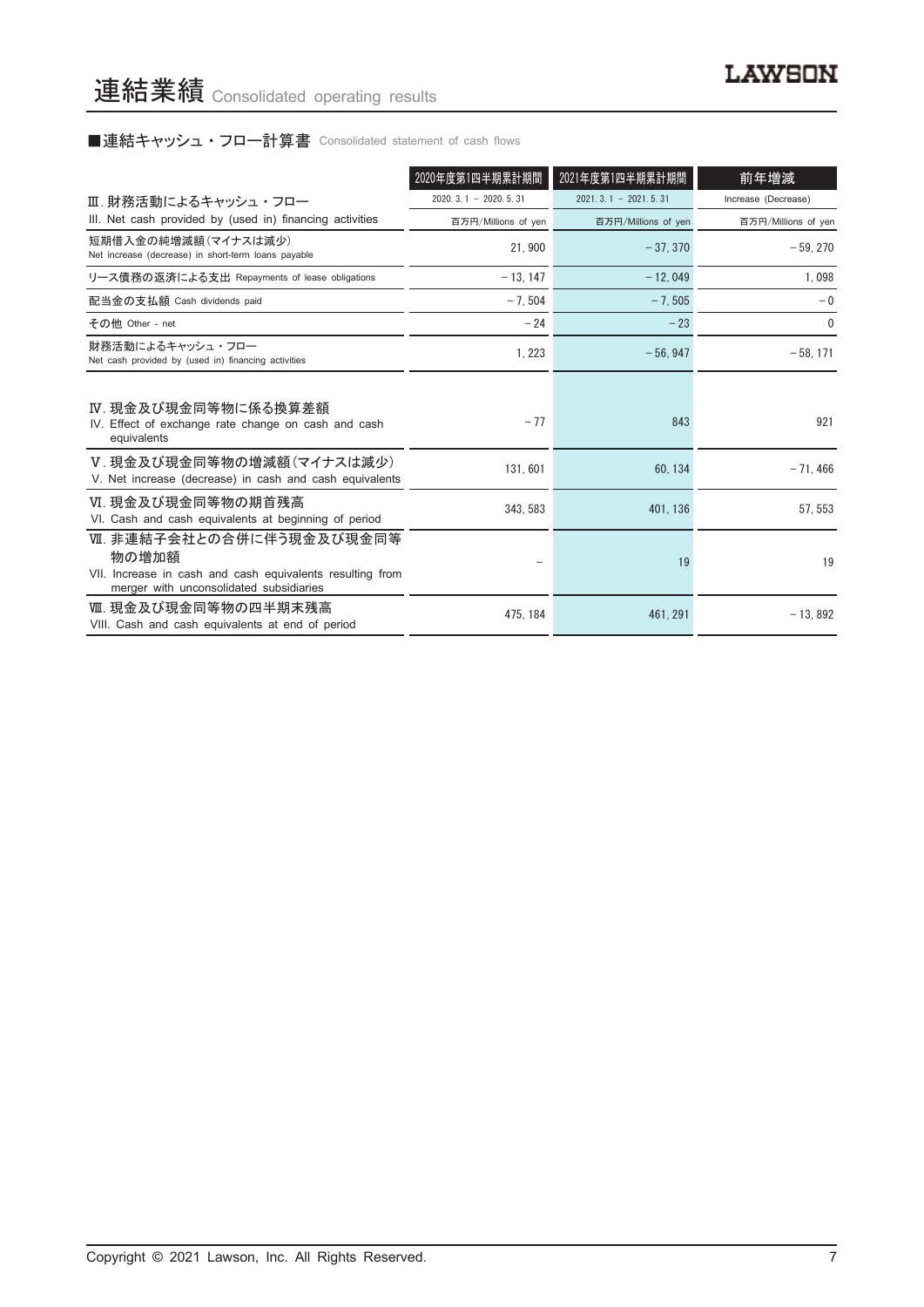# ■セグメント利益 Segment profit

|                                                       | 2020年度第1四半期累計期間        |         | 2021年度第1四半期累計期間        |         | 前年増減                |
|-------------------------------------------------------|------------------------|---------|------------------------|---------|---------------------|
|                                                       | $2020.3.1 - 2020.5.31$ |         | $2021.3.1 - 2021.5.31$ |         | Increase (Decrease) |
|                                                       | 百万円/Millions of yen    | 前年比/YoY | 百万円/Millions of yen    | 前年比/YoY | 百万円/Millions of yen |
| セグメント利益 Segment profit                                |                        |         |                        |         |                     |
| 国内コンビニエンスストア事業<br>Domestic convenience store business | 2.187                  | 19.7%   | 6.622                  | 302.8%  | 4.435               |
| 成城石井事業<br>Seijo Ishii business                        | 2.616                  | 114.1%  | 2.943                  | 112.5%  | 327                 |
| エンタテインメント関連事業<br>Entertainment-related business       | $-961$                 | -       | 337                    |         | 1.299               |
| 金融関連事業<br>Financial services business                 | 27                     | 5.2%    | 493                    |         | 465                 |
| 海外事業<br>Overseas business                             | $-1.142$               |         | 337                    |         | 1.480               |
| その他 Other business                                    | $-103$                 | -       | $-117$                 |         | $-14$               |
| 合計 Total                                              | 2.623                  | 18.4%   | 10.617                 | 404.6%  | 7.993               |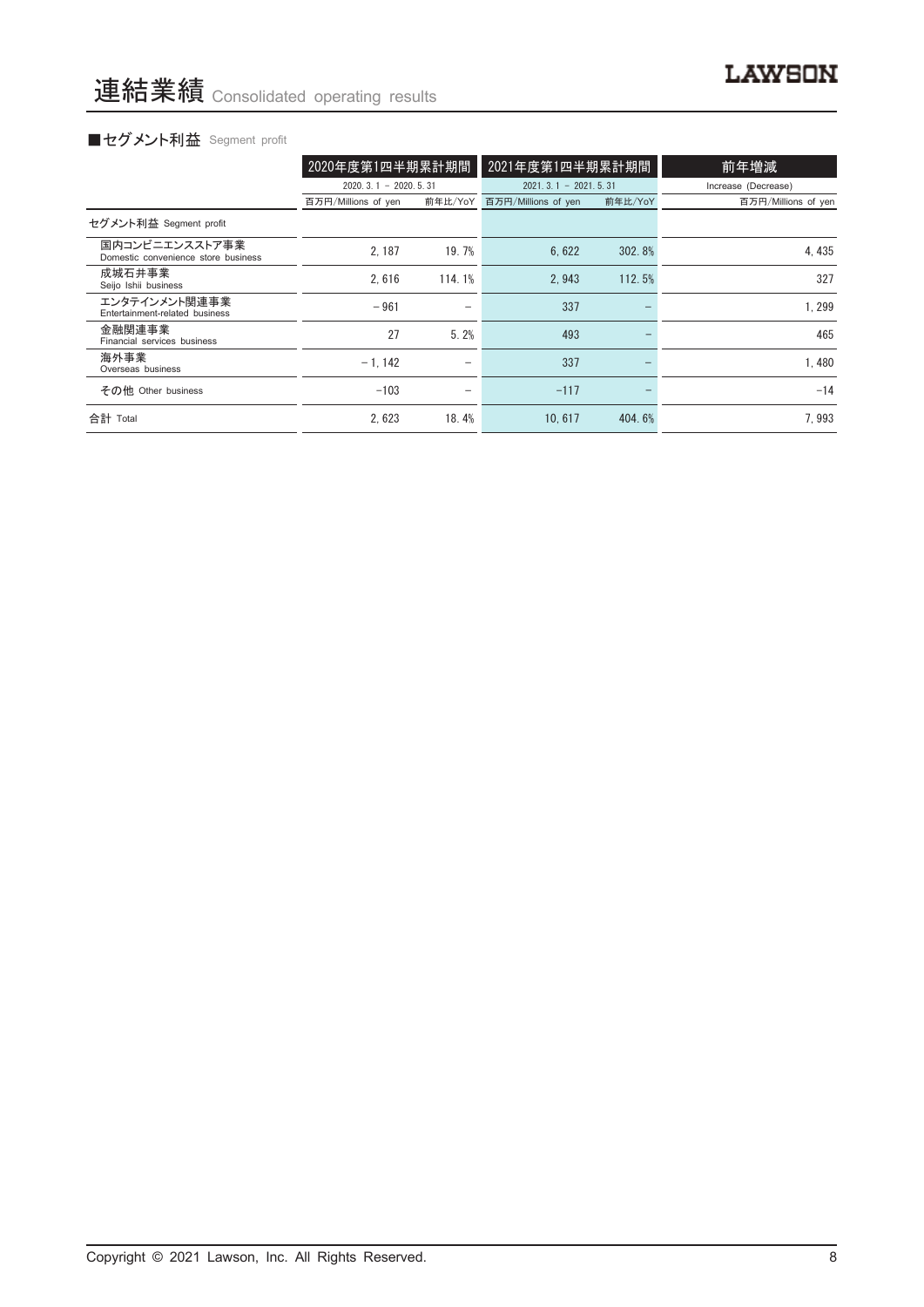#### ■主な関係会社の状況 Main subsidiaries and equity method affiliates

| 1. 連結子会社                             |                                                                             | (株)ローソンストア100 *2                                                              |                                                                        | (株)ローソンアーバンワークス                                                                                                             |                                                  |                               |  |
|--------------------------------------|-----------------------------------------------------------------------------|-------------------------------------------------------------------------------|------------------------------------------------------------------------|-----------------------------------------------------------------------------------------------------------------------------|--------------------------------------------------|-------------------------------|--|
| 1. Consolidated subsidiaries         |                                                                             | Lawson Store100, Inc.                                                         |                                                                        | Lawson urbanworks, Inc.                                                                                                     |                                                  |                               |  |
| 設立日 Date of establishment            |                                                                             | 2013年11月 2013.11                                                              |                                                                        | 2017年11月 2017.11                                                                                                            |                                                  |                               |  |
| 決算月 Fiscal year end                  |                                                                             | 2月 February                                                                   |                                                                        | 2月 February                                                                                                                 |                                                  |                               |  |
| グループ出資比率 Share of group companies *1 |                                                                             | 100.0%                                                                        |                                                                        | 100.0%                                                                                                                      |                                                  |                               |  |
| 事業内容 Business activities             |                                                                             | 「ローソンストア100」の店舗運営<br>及び指導並びに商品関連事業                                            | Store operation and merchandising function of LAWSON STORE100          | 「ローソン」の店舗運営<br>Store operation business of LAWSON stores                                                                    |                                                  |                               |  |
| 他出資者 Other shareholders              |                                                                             |                                                                               |                                                                        |                                                                                                                             |                                                  |                               |  |
|                                      |                                                                             |                                                                               | 2020. 3-2020. 5 2021. 3-2021. 5 2020. 3-2021. 2                        |                                                                                                                             | 2020. 3-2020. 5 2021. 3-2021. 5 2020. 3-2021. 2  |                               |  |
| チェーン全店売上高 Total net sales            | 8, 148                                                                      | 8,186                                                                         | 百万円/Millions of yen<br>31.657                                          | 3, 110                                                                                                                      | 3,550                                            | 百万円/Millions of yen<br>14.097 |  |
| 営業総収入 Gross operating revenue        | 9,210                                                                       | 9, 206                                                                        | 35, 780                                                                | 3, 176                                                                                                                      | 3,611                                            | 14, 356                       |  |
| 営業利益 Operating income                | 113                                                                         | 218                                                                           | 117                                                                    | $-168$                                                                                                                      | 26                                               | $-96$                         |  |
| 経常利益 Ordinary income                 | 114                                                                         | 216                                                                           | 118                                                                    | $-168$                                                                                                                      | 27                                               | $-71$                         |  |
| 当期純利益 Profit                         | 77                                                                          | $-1$                                                                          | $-451$                                                                 | $-109$                                                                                                                      | 17                                               | $-53$                         |  |
|                                      |                                                                             |                                                                               |                                                                        |                                                                                                                             |                                                  |                               |  |
|                                      |                                                                             | $($ 株 $)$ S C I<br>SCI, Inc.                                                  |                                                                        |                                                                                                                             | (株) 成城石井 *3<br>SEIJO ISHII CO., LTD.             |                               |  |
| 設立日 Date of establishment            |                                                                             | 2012年7月 2012.7                                                                |                                                                        |                                                                                                                             | 1927年2月 1927.2                                   |                               |  |
| 決算月 Fiscal year end                  |                                                                             | $2$ 月 February                                                                |                                                                        | $2$ 月 February                                                                                                              |                                                  |                               |  |
| グループ出資比率 Share of group companies *1 |                                                                             | 100.0%                                                                        |                                                                        | 100.0%                                                                                                                      |                                                  |                               |  |
| 事業内容 Business activities             | SCM機能子会社<br>Serving supply chain management of convenience store businesses |                                                                               |                                                                        | 食品総合小売業、輸入、卸売、食品製造<br>及び飲食店の事業<br>Food retailing, import, wholesale, food manufacture<br>and restaurant operations business |                                                  |                               |  |
| 他出資者 Other shareholders              |                                                                             |                                                                               |                                                                        |                                                                                                                             |                                                  |                               |  |
|                                      |                                                                             |                                                                               | 2020. 3-2020. 5 2021. 3-2021. 5 2020. 3-2021. 2<br>百万円/Millions of yen |                                                                                                                             | 2020. 3-2020. 5 2021. 3-2021. 5 2020. 3-2021. 2  | 百万円/Millions of yen           |  |
| チェーン全店売上高 Total net sales            |                                                                             |                                                                               |                                                                        | 23, 148                                                                                                                     | 24, 814                                          | 94,050                        |  |
| 営業総収入 Gross operating revenue        | 65, 519                                                                     | 66, 972                                                                       | 264, 271                                                               | 25, 192                                                                                                                     | 27, 531                                          | 103, 486                      |  |
| 営業利益 Operating income                | 694                                                                         | 1,019                                                                         | 2,563                                                                  | 2,806                                                                                                                       | 3, 161                                           | 11, 103                       |  |
| 経常利益 Ordinary income                 | 695                                                                         | 1,021                                                                         | 2,569                                                                  | 2,802                                                                                                                       | 3, 184                                           | 11,099                        |  |
| 当期純利益 Profit                         | 454                                                                         | 662                                                                           | 1,674                                                                  | 1,694                                                                                                                       | 1,968                                            | 6,516                         |  |
|                                      |                                                                             | (株)ローソンエンタテインメント                                                              |                                                                        |                                                                                                                             | ユナイテッド·シネマ(株)                                    |                               |  |
|                                      |                                                                             | Lawson Entertainment, Inc.                                                    |                                                                        |                                                                                                                             | United Cinemas Co., Ltd.                         |                               |  |
| 設立日 Date of establishment            |                                                                             | 1992年7月 1992.7                                                                |                                                                        |                                                                                                                             | 1999年10月 1999.10                                 |                               |  |
| 決算月 Fiscal year end                  |                                                                             | 2月 February                                                                   |                                                                        |                                                                                                                             | 2月 February                                      |                               |  |
| グループ出資比率 Share of group companies *1 |                                                                             | 100.0%                                                                        |                                                                        |                                                                                                                             | 100.0%                                           |                               |  |
|                                      |                                                                             | チケット販売・情報提供サービス業、<br>音楽・映像ソフトの販売                                              |                                                                        |                                                                                                                             | 映画館の運営及び関連事業                                     |                               |  |
| 事業内容 Business activities             |                                                                             | Ticket sales, e-commerce, advertising saies<br>and other marketing activities |                                                                        |                                                                                                                             | Operation of movie theaters and related business |                               |  |
| 他出資者 Other shareholders              |                                                                             |                                                                               |                                                                        |                                                                                                                             |                                                  |                               |  |
|                                      |                                                                             | 2020. 3-2020. 5 2021. 3-2021. 5 2020. 3-2021. 2                               |                                                                        |                                                                                                                             | 2020. 3-2020. 5 2021. 3-2021. 5 2020. 3-2021. 2  |                               |  |
|                                      |                                                                             |                                                                               | 百万円/Millions of yen                                                    |                                                                                                                             |                                                  | 百万円/Millions of yen           |  |
| 営業総収入 Gross operating revenue        | 10, 179                                                                     | 11, 498                                                                       | 44, 671                                                                | 1,097                                                                                                                       | 4,058                                            | 13, 398                       |  |
| 営業利益 Operating income                | $-275$                                                                      | 330                                                                           | 678                                                                    | $-527$                                                                                                                      | 133                                              | $-482$                        |  |
| 経常利益 Ordinary income                 | $-269$                                                                      | 356                                                                           | 1,021                                                                  | $-530$                                                                                                                      | 197                                              | $-300$                        |  |

(注)

\*1 グループ出資比率には、 (株)ローソンからの出資のほか、 グループ企業等からの出資を含みます。

\*2 ローソンストア100事業全体の営業利益(社内管理ベース)は、 2021年度第1四半期累計で — 69百万円となっております。 これは、 (株)ローソンストア100の営業 利益に、 (株)ローソンの担当事業本部による社内管理上の営業利益を合算して算出したものです。

当期純利益 Profit - 1, 183 157 -1, 775 -1, 177 69 -1, 016

\*3 設立日については、 創業時点を記載しております。

Notes:

\*1 Share of group companies includes investments from group companies besides investments from Lawson, Inc.

\*2 According to our internal calculation, the combined operating income of LAWSON STORE100 business has made a total of (69) million yen in the first quarter of fiscal year 2021. This total was calculated by adding the operating income of Lawson Store100, Inc. together with the operating income of Lawson, Inc.'s LAWSON STORE100 business division.

\*3 It states the date of foundation.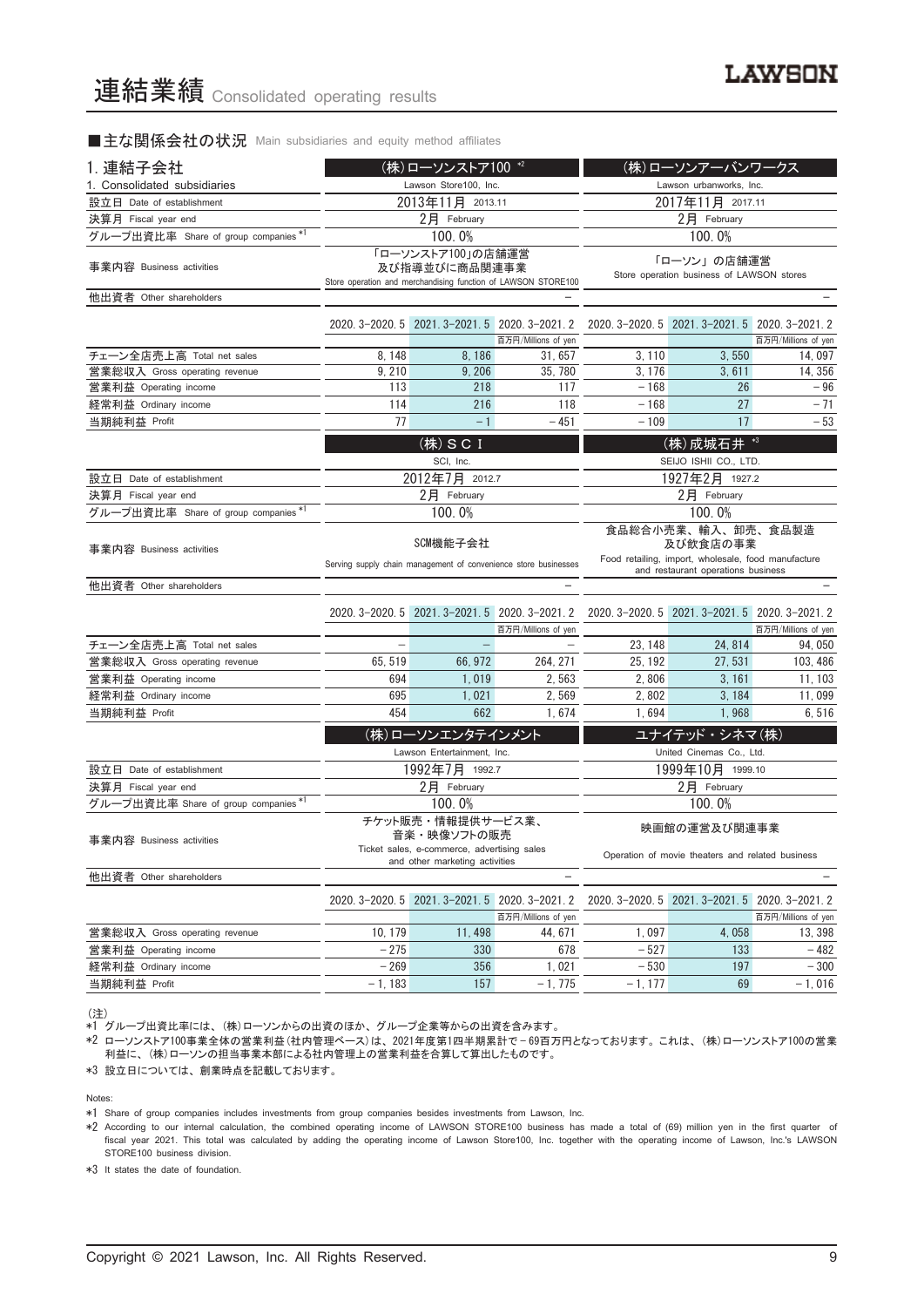#### ■主な関係会社の状況 Main subsidiaries and equity method affiliates

|                                      |                                        | 上海羅森便利有限公司                                                                                | $*2, *4$                                         | $*4$<br>重慶羅森便利店有限公司                                                                                                                                       |                                                 |                     |  |
|--------------------------------------|----------------------------------------|-------------------------------------------------------------------------------------------|--------------------------------------------------|-----------------------------------------------------------------------------------------------------------------------------------------------------------|-------------------------------------------------|---------------------|--|
|                                      |                                        | Shanghai Lawson, Inc.                                                                     |                                                  |                                                                                                                                                           | Chongqing Lawson, Inc.                          |                     |  |
| 設立日 Date of establishment            |                                        | 1996年2月 1996.2                                                                            |                                                  | 2010年4月 2010.4                                                                                                                                            |                                                 |                     |  |
| 決算月 Fiscal year end                  |                                        | 12月 December                                                                              |                                                  | 12月 December                                                                                                                                              |                                                 |                     |  |
| グループ出資比率 Share of group companies*1  |                                        | 100.0%                                                                                    |                                                  | 100.0%                                                                                                                                                    |                                                 |                     |  |
| 事業内容 Business activities             |                                        | 中国上海市及びその周辺における<br>コンビニエンスストア事業                                                           |                                                  | 中国重慶市におけるコンビニエンスストア事業                                                                                                                                     |                                                 |                     |  |
|                                      |                                        | Lawson's chain-store development and operation<br>in Shanghai and surrounding area, China |                                                  |                                                                                                                                                           | Lawson's chain-store development and operation  |                     |  |
| 他出資者 Other shareholders              |                                        |                                                                                           |                                                  |                                                                                                                                                           | in Chongqing, China                             |                     |  |
|                                      |                                        |                                                                                           |                                                  |                                                                                                                                                           |                                                 |                     |  |
|                                      |                                        |                                                                                           |                                                  | 2020. 1-2020. 3 2021. 1-2021. 3 2020. 1-2020. 12 2020. 1-2020. 3 2021. 1-2021. 3 2020. 1-2020. 12                                                         |                                                 |                     |  |
|                                      |                                        |                                                                                           | 百万円/Millions of yen                              |                                                                                                                                                           |                                                 | 百万円/Millions of yen |  |
| チェーン全店売上高 Total net sales            | 9,674                                  | 16,501                                                                                    | 56, 739                                          | 1, 174                                                                                                                                                    | 2,873                                           | 8, 200              |  |
| 営業総収入 Gross operating revenue        | 6, 134                                 | 10, 370                                                                                   | 38, 385                                          | 516                                                                                                                                                       | 916                                             | 3,052               |  |
| 営業利益 Operating income                | $-1, 183$                              | 308                                                                                       | 541                                              | $-59$                                                                                                                                                     | 99                                              | 83                  |  |
| 経常利益 Ordinary income                 | $-1,352$                               | 169                                                                                       | $-60$                                            | $-67$                                                                                                                                                     | 86                                              | 60                  |  |
| 当期純利益 Profit                         | $-1,606$                               | 142                                                                                       | $-568$                                           | - 73                                                                                                                                                      | 70                                              | 10                  |  |
|                                      |                                        | 大連羅森便利店有限公司                                                                               |                                                  |                                                                                                                                                           | 羅森(北京)有限公司                                      | $*3, *4$            |  |
|                                      |                                        | Dalian Lawson, Inc.                                                                       |                                                  |                                                                                                                                                           | Beijing Lawson, Inc.                            |                     |  |
| 設立日 Date of establishment            |                                        | 2011年9月 2011.9                                                                            |                                                  |                                                                                                                                                           | 2013年5月 2013.5                                  |                     |  |
| 決算月 Fiscal year end                  |                                        | 12月 December                                                                              |                                                  |                                                                                                                                                           | 12月 December                                    |                     |  |
| グループ出資比率 Share of group companies *1 |                                        | 98.3%                                                                                     |                                                  | 64.8%                                                                                                                                                     |                                                 |                     |  |
| 事業内容 Business activities             | 中国大連市におけるコンビニエンスストア事業                  |                                                                                           |                                                  | 中国北京市におけるコンビニエンスストア事業<br>Lawson's chain-store development and operation in Dalian, China Lawson's chain-store development and operation in Beijing, China |                                                 |                     |  |
| 他出資者 Other shareholders              | 亜恵美食有限公司 Acasia Foods Co.,LTD.<br>1.7% |                                                                                           |                                                  | 北京首農股份有限公司 Beijing Capital Agribusiness Co., Ltd. 35.2%                                                                                                   |                                                 |                     |  |
|                                      |                                        |                                                                                           | 2020. 1-2020. 3 2021. 1-2021. 3 2020. 1-2020. 12 | 2020. 1-2020. 3 2021. 1-2021. 3 2020. 1-2020. 12                                                                                                          |                                                 |                     |  |
|                                      |                                        |                                                                                           | 百万円/Millions of yen                              |                                                                                                                                                           |                                                 | 百万円/Millions of yen |  |
| チェーン全店売上高 Total net sales            | 1,604                                  | 2, 123                                                                                    | 8,095                                            | 1,545                                                                                                                                                     | 2.889                                           | 8,943               |  |
| 営業総収入 Gross operating revenue        | 818                                    | 971                                                                                       | 4,065                                            | 1,099                                                                                                                                                     | 1,535                                           | 6, 107              |  |
| 営業利益 Operating income                | $-22$                                  | 39                                                                                        | 44                                               | $-74$                                                                                                                                                     | 10                                              | 146                 |  |
| 経常利益 Ordinary income                 | $-26$                                  | 24                                                                                        | 6                                                | $-71$                                                                                                                                                     | $\overline{2}$                                  | 149                 |  |
| 当期純利益 Profit                         | $-27$                                  | 19                                                                                        | $-24$                                            | $-86$                                                                                                                                                     | $-2$                                            | 94                  |  |
|                                      |                                        | Saha Lawson Co., Ltd.                                                                     |                                                  |                                                                                                                                                           | (株) ベストプラクティス                                   |                     |  |
|                                      |                                        |                                                                                           |                                                  |                                                                                                                                                           | BestPractice, Inc.                              |                     |  |
| 設立日 Date of establishment            |                                        | 2012年11月 2012.11                                                                          |                                                  |                                                                                                                                                           | 2004年3月 2004.3                                  |                     |  |
| 決算月 Fiscal year end                  |                                        | 12月 December                                                                              |                                                  |                                                                                                                                                           | 2月 February                                     |                     |  |
| グループ出資比率 Share of group companies *1 |                                        | 49.2%                                                                                     |                                                  |                                                                                                                                                           | 100.0%                                          |                     |  |
| 事業内容 Business activities             |                                        | タイにおけるコンビニエンスストア事業                                                                        |                                                  |                                                                                                                                                           | 店舗の経営の実態調査・分析業務                                 |                     |  |
|                                      |                                        |                                                                                           |                                                  | Operating stores "LAWSON 108" and "108SHOP" in Thailand On-site inspections and analysis of store management                                              |                                                 |                     |  |
| 他出資者 Other shareholders              | Saha Pathanapibul PLC.                 |                                                                                           | 21.3%                                            |                                                                                                                                                           |                                                 |                     |  |
|                                      | Saha Pathana Interholding PLC.         |                                                                                           | 9.0%                                             |                                                                                                                                                           |                                                 |                     |  |
|                                      | I.C.C International PLC.               |                                                                                           | 9.0%                                             |                                                                                                                                                           |                                                 |                     |  |
|                                      | Thai President Foods PLC.              |                                                                                           | 7.7%                                             |                                                                                                                                                           |                                                 |                     |  |
|                                      | Others                                 |                                                                                           | 3.8%                                             |                                                                                                                                                           |                                                 |                     |  |
|                                      |                                        |                                                                                           | 2020. 1-2020. 3 2021. 1-2021. 3 2020. 1-2020. 12 |                                                                                                                                                           | 2020. 3-2020. 5 2021. 3-2021. 5 2020. 3-2021. 2 |                     |  |
|                                      |                                        |                                                                                           | 百万円/Millions of yen                              |                                                                                                                                                           |                                                 | 百万円/Millions of yen |  |
| チェーン全店売上高 Total net sales            | 2,067                                  | 1,796                                                                                     | 7,856                                            | $\overline{\phantom{0}}$                                                                                                                                  | $\overline{\phantom{0}}$                        |                     |  |
| 営業総収入 Gross operating revenue        | 2,394                                  | 2,032                                                                                     | 9, 152                                           | 125                                                                                                                                                       | 44                                              | 210                 |  |
| 営業利益 Operating income                | - 84                                   | $-84$                                                                                     | $-165$                                           | $-124$                                                                                                                                                    | $-117$                                          | - 456               |  |
| 経常利益 Ordinary income                 | - 84                                   | $-87$                                                                                     | $-170$                                           | 210                                                                                                                                                       | $-63$                                           | 405                 |  |
| 当期純利益 Profit                         | - 93                                   | $-84$                                                                                     | - 188                                            | 135                                                                                                                                                       | $-63$                                           | 131                 |  |
| (注)                                  |                                        |                                                                                           |                                                  |                                                                                                                                                           |                                                 |                     |  |

(注) \*1 グループ出資比率には、 (株)ローソンからの出資のほか、 グループ企業等からの出資を含みます。

\*2 上表中の決算数値は、上海羅森便利有限公司に、中国上海市及びその周辺地域の上海楽松商貿有限公司、上海恭匯貿易有限公司、浙江羅森百貨有限公<br>- 司3社の経営成績を合算しております。<br>\*3 羅森(北京)有限公司の上表中の決算数値は、羅森(北京)有限公司に、北京羅松商貿有限公司の経営成績を合算しております。羅森(北京)有限公司は、<br>\*4 2020年10月30日に第三者割当増資を実行しております。<br>\*4 2020年度月前に反映して開示してお

Notes: \*1 Share of group companies includes investments from group companies besides investments from Lawson, Inc.

∗2 The operating result of Shanghai Lawson, Inc. includes a sum of operating results of 3 companies (Shanghai Le Song Trading Co., Ltd., Shang Hai Gong Hui<br>Trading Co., Ltd. and Zhejiang Lawson, Inc. located in Shanghai a

\*3 The operating result of Beijing Lawson, Inc. includes the operating result of BEIJING LUOSONG Co., Ltd. Beijing Lawson, Inc. executed a capital increase through

third-party allotment on October 30, 2020.<br>\*4 Up until fiscal year 2020, the impact of International Financial Reporting Standard 16 (IFRS 16) was recorded as an adjustment in the consolidated financial<br>statements, but sin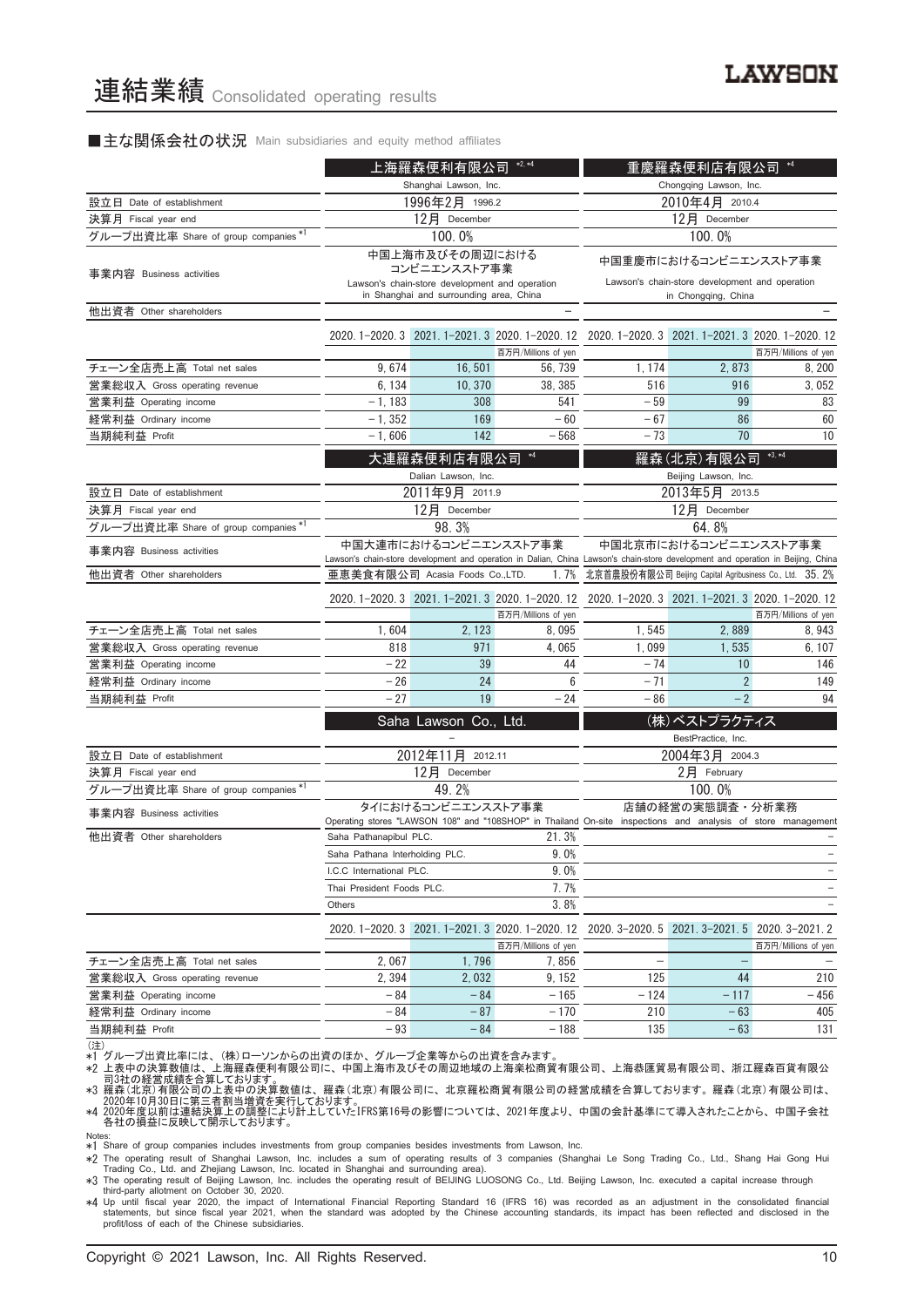■主な関係会社の状況 Main subsidiaries and equity method affiliates

| 2. 持分法適用関連会社                       |                                                                                                 | (株)ローソン高知                                       |                                                           |                                                                                                                     | (株)ローソン南九州           |        |
|------------------------------------|-------------------------------------------------------------------------------------------------|-------------------------------------------------|-----------------------------------------------------------|---------------------------------------------------------------------------------------------------------------------|----------------------|--------|
| 2. Equity method affiliates        |                                                                                                 | Lawson Kochi, Inc.                              |                                                           | Lawson Minamikyushu, Inc.                                                                                           |                      |        |
| 設立日 Date of establishment          |                                                                                                 | 2015年4月 2015.4                                  |                                                           | 2013年5月 2013.5                                                                                                      |                      |        |
| 決算月 Fiscal year end                |                                                                                                 | $2$ $H$ February                                |                                                           |                                                                                                                     | 2月 February          |        |
| グループ出資比率 Share of group companies* |                                                                                                 | 49.0%                                           |                                                           |                                                                                                                     | 49.0%                |        |
| 事業内容 Business activities           |                                                                                                 | 高知県におけるコンビニエンスストア事業                             |                                                           | Lawson's chain-store development and operation in Kochi Lawson's chain-store development and operation in Kagoshima | 鹿児島県におけるコンビニエンスストア事業 |        |
| 他出資者 Other shareholders            |                                                                                                 |                                                 |                                                           | 株式会社サニーマート SUNNY MART Co., Ltd. 51.0% 南国殖産株式会社 Nangoku Corporation Co., Ltd. 51.0%                                  |                      |        |
|                                    | 2020. 3-2020. 5 2021. 3-2021. 5 2020. 3-2021. 2 2020. 3-2020. 5 2021. 3-2021. 5 2020. 3-2021. 2 |                                                 |                                                           |                                                                                                                     |                      |        |
|                                    |                                                                                                 |                                                 | 百万円/Millions of yen                                       |                                                                                                                     | 百万円/Millions of yen  |        |
| 営業総収入 Gross operating revenue      | 1,016                                                                                           | 1.037                                           | 4.251                                                     | 1.019                                                                                                               | 1.048                | 4, 255 |
| 営業利益 Operating income              | 91                                                                                              | 116                                             | 400                                                       | $-20$                                                                                                               | 6                    | 75     |
| 経常利益 Ordinary income               | 93                                                                                              | 117                                             | 405                                                       | $-19$                                                                                                               | 9                    | 87     |
| 当期純利益 Profit                       | 70                                                                                              | 79                                              | 271                                                       | $-47$                                                                                                               | $\overline{3}$       | 26     |
|                                    |                                                                                                 | (株)ローソン沖縄                                       |                                                           |                                                                                                                     |                      |        |
|                                    |                                                                                                 | Lawson Okinawa, Inc.                            |                                                           |                                                                                                                     |                      |        |
| 設立日 Date of establishment          |                                                                                                 | 2009年10月 2009.10                                |                                                           |                                                                                                                     |                      |        |
| 決算月 Fiscal year end                |                                                                                                 | 2月 February                                     |                                                           |                                                                                                                     |                      |        |
| グループ出資比率 Share of group companies* |                                                                                                 | 49.0%                                           |                                                           |                                                                                                                     |                      |        |
| 事業内容 Business activities           |                                                                                                 | 沖縄県におけるコンビニエンスストア事業                             | Lawson's chain-store development and operation in Okinawa |                                                                                                                     |                      |        |
| 他出資者 Other shareholders            |                                                                                                 | 株式会社サンエー SAN-A CO., LTD.                        | 51.0%                                                     |                                                                                                                     |                      |        |
|                                    |                                                                                                 | 2020. 3-2020. 5 2021. 3-2021. 5 2020. 3-2021. 2 |                                                           |                                                                                                                     |                      |        |
|                                    |                                                                                                 |                                                 | 百万円/Millions of yen                                       |                                                                                                                     |                      |        |
| 営業総収入 Gross operating revenue      | 1.720                                                                                           | 1.724                                           | 7, 130                                                    |                                                                                                                     |                      |        |

|                               |     |     | 百万円/Millions of yen |
|-------------------------------|-----|-----|---------------------|
| 営業総収入 Gross operating revenue | 720 | 724 | 130                 |
| 営業利益 Operating income         | 186 | 195 | 913                 |
| 経常利益 Ordinary income          | 188 | 196 | 911                 |
| 当期純利益 Profit                  | 123 | 129 | 514                 |

(注)

\* グループ出資比率には、 (株)ローソンからの出資のほか、 グループ企業等からの出資を含みます。

Note:

\* Share of group companies includes investments from group companies besides investments from Lawson, Inc.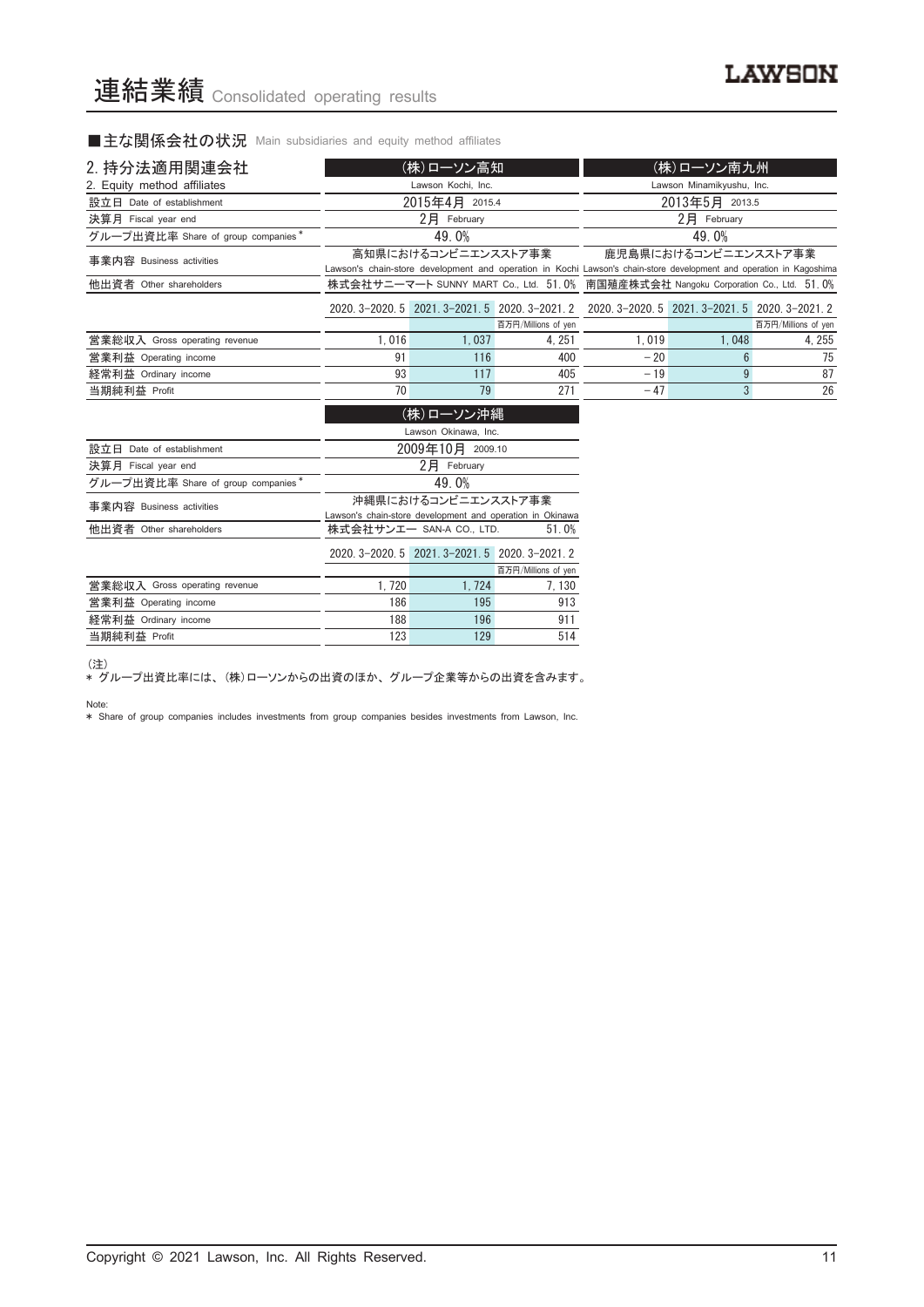### ■主な業績と予想 Results and forecasts for major financial indicators

|                                                                                                           |                                    | 2020年度/FY2020 |                                        |          | 2021年度/FY2021                      |        |                                                   |             |
|-----------------------------------------------------------------------------------------------------------|------------------------------------|---------------|----------------------------------------|----------|------------------------------------|--------|---------------------------------------------------|-------------|
|                                                                                                           | 第1四半期/10<br>$2020.3.1 - 2020.5.31$ |               | 通期/Full year<br>$2020.3.1 - 2021.2.28$ |          | 第1四半期/10<br>$2021.3.1 - 2021.5.31$ |        | 通期計画/Full year (Forecast)<br>2021.3.1 - 2022.2.28 |             |
|                                                                                                           | 金額/Amount 前年比/YoY                  |               | 金額/Amount 前年比/YoY                      |          | 金額/Amount 前年比/YoY                  |        | 金額/Amount 前年比/YoY                                 |             |
| チェーン全店売上高 (百万円)<br>Net sales of all convenience stores (millions of yen)                                  | 528, 197                           |               | 92.0% 2.165.818                        | 94.3%    | 545.938                            | 103.4% | 2, 300, 000                                       | 106.2%      |
| 加盟店売上高(百万円)<br>Net sales of franchised stores (millions of yen)                                           | 519, 879                           |               | 92.6% 2, 132, 618                      | 94.8%    | 538, 435                           | 103.6% |                                                   |             |
| 直営店売上高(百万円)<br>Net sales of company-operated stores (millions of yen)                                     | 8,317                              | 66.2%         | 33, 200                                | 69.6%    | 7,502                              | 90.2%  |                                                   |             |
| 営業総収入 (百万円) *1<br>Gross operating revenue (millions of yen)                                               | 86.265                             | 88.5%         | 354, 825                               | 90.8%    | 87.365                             | 101.3% | 376,000                                           | 106.0%      |
| 営業総利益 (百万円)<br>Operating gross profit (millions of yen)                                                   | 80, 198                            | 90.8%         | 330, 600                               | 92.8%    | 81, 875                            | 102.1% |                                                   |             |
| (対チェーン全店売上高比)<br>(Operating gross profit on Net sales of all convenience stores)                          | 15.2%                              |               | 15.3%                                  |          | 15.0%                              |        |                                                   |             |
| 販売費及び一般管理費 (百万円)<br>Selling, general and administrative expenses (millions of yen)                        | 78,607                             | 100.3%        | 304, 449                               | 97.7%    | 76, 470                            | 97.3%  |                                                   |             |
| (対チェーン全店売上高比)<br>(Selling, general and administrative expenses on Net<br>sales of all convenience stores) | 14.9%                              |               | 14.1%                                  |          | 14.0%                              |        |                                                   |             |
| 営業利益 (百万円) Operating income (millions of yen)                                                             | 1,591                              | 16.0%         | 26, 150                                | 58.5%    | 5,405                              | 339.6% | 32,000                                            | 122.4%      |
| (対チェーン全店売上高比)<br>(Operating income on Net sales of all convenience stores)                                | 0.3%                               |               | 1.2%                                   |          | 1.0%                               |        |                                                   |             |
| 経常利益 (百万円) Ordinary income (millions of yen)                                                              | 11,011                             | 70.7%         | 33, 700                                | 73.3%    | 13,619                             | 123.7% | 36,000                                            | 106.8%      |
| 四半期(当期)純利益 (百万円) Profit (millions of yen)                                                                 | 9.337                              | 83.0%         | 15,894                                 | 102.6%   | 11.137                             | 119.3% | 12,000                                            | 75.5%       |
| 1株当たり四半期 (当期) 純利益 (円)<br>Profit per share (yen)                                                           |                                    | 93.32         |                                        | 158.84   |                                    | 111.29 |                                                   | 119.91 $*2$ |
| 純資産 (百万円) Net assets (millions of yen)                                                                    | 238, 256                           |               |                                        | 234.977  | 240.375                            |        | $\equiv$                                          |             |
| 総資産 (百万円) Total assets (millions of yen)                                                                  | 897, 651                           |               |                                        | 839, 426 | 839, 773                           |        | $\overline{\phantom{m}}$                          |             |
| 1株当たり純資産 (円) Net assets per share (yen)                                                                   | 2.378.52                           |               | 2.344.86                               |          | 2.398.92                           |        | ۳                                                 |             |
| 総資産四半期(当期)純利益率 ROA                                                                                        |                                    | 1.1%          |                                        | 1.9%     |                                    | 1.3%   |                                                   |             |
| 自己資本四半期(当期)純利益率 ROE                                                                                       |                                    | 4.0%          |                                        | 6.8%     |                                    | 4.7%   | $\equiv$                                          |             |
| 流動比率 Current ratio                                                                                        |                                    | 54.6%         |                                        | 54.4%    |                                    | 55.3%  | $\equiv$                                          |             |
| 固定比率 Fixed ratio                                                                                          |                                    | 278.4%        |                                        | 268.6%   |                                    | 261.9% |                                                   |             |
| 自己資本比率 Shareholders' equity ratio                                                                         |                                    | 26.5%         |                                        | 28.0%    |                                    | 28.6%  |                                                   |             |

(注)

\*1 営業総収入は直営店売上高、 加盟店からの収入等の合計です。

\*2 計画の1株当たり四半期(当期)純利益に関しては、 2021年5月31日現在の期末発行済株式数を用いて算出しております。

Notes:

\*1 The gross operating revenue is a sum of total sales of company-operated stores, income from franchised stores and others.

\*2 Forecasted profit per share is calculated based on the number of outstanding shares as of May 31, 2021.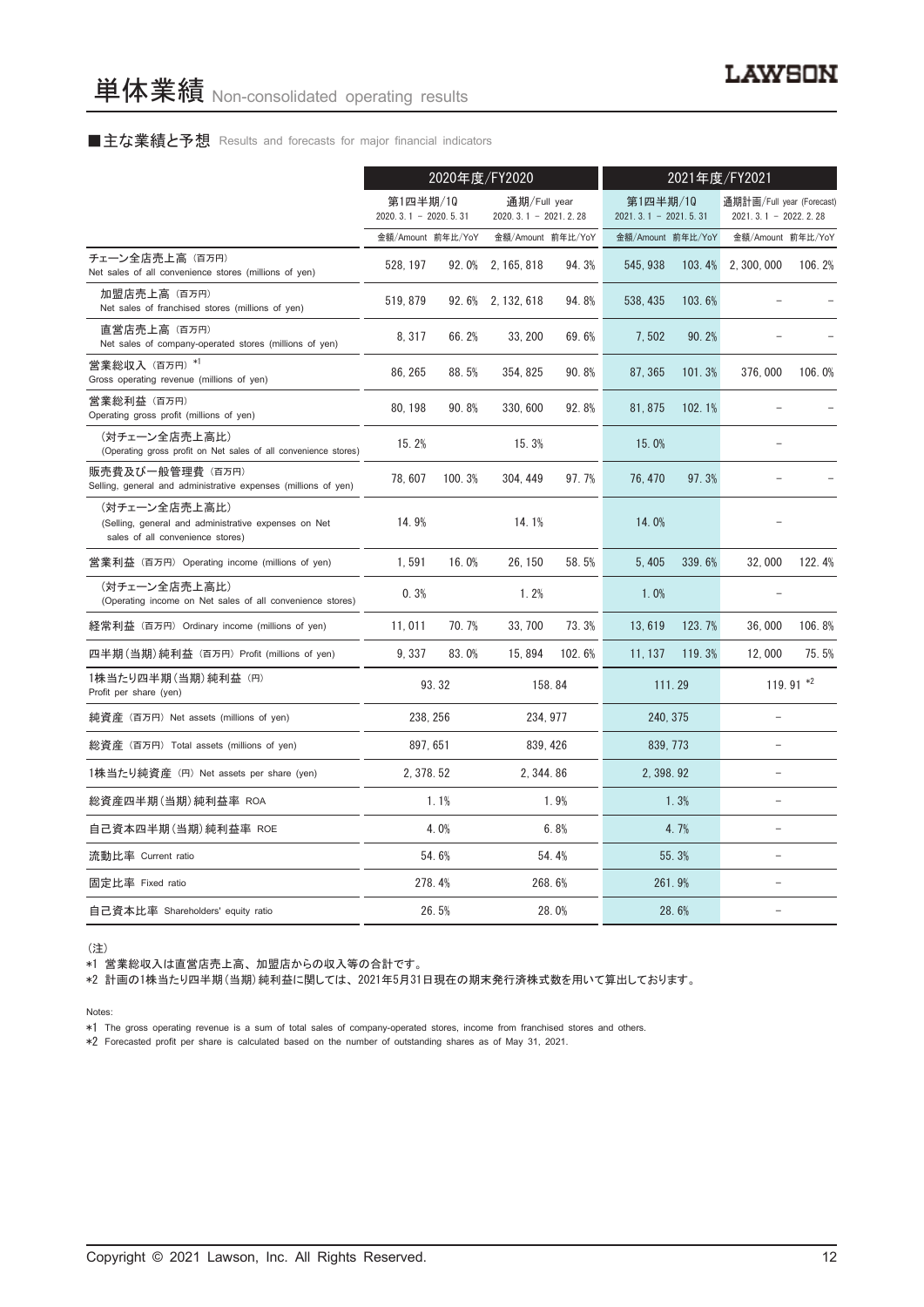#### ■損益計算書 Non-consolidated statement of income

|                                                            | 2020年度第1四半期累計期間        |         | 2021年度第1四半期累計期間        |         | 前年増減                |
|------------------------------------------------------------|------------------------|---------|------------------------|---------|---------------------|
|                                                            | $2020.3.1 - 2020.5.31$ |         | $2021.3.1 - 2021.5.31$ |         | Increase (Decrease) |
|                                                            | 百万円/Millions of yen    | 前年比/YoY | 百万円/Millions of yen    | 前年比/YoY | 百万円/Millions of yen |
| A. 営業総収入 Gross operating revenue<br>$B + E$                | 86.265                 | 88.5%   | 87.365                 | 101.3%  | 1, 100              |
| B. 売上高 Net sales                                           | 8, 317                 | 66.2%   | 7.493                  | 90.1%   | $-824$              |
| C. 売上原価 Cost of sales                                      | 6.066                  | 66.5%   | 5.489                  | 90.5%   | $-576$              |
| D. 売上総利益 Gross profit<br>$B - C$                           | 2, 251                 | 65.5%   | 2,003                  | 89.0%   | $-247$              |
| E. 営業収入 Operating revenue<br>$F + G$                       | 77, 947                | 91.8%   | 79, 872                | 102.5%  | 1,924               |
| F. 加盟店からの収入 Income from franchised stores                  | 69.666                 | 92.1%   | 71.462                 | 102.6%  | 1,796               |
| G. その他の営業収入 Other operating revenue                        | 8,281                  | 89.7%   | 8,409                  | 101.5%  | 128                 |
| H. 営業総利益 Operating gross profit<br>$A - C = D + E$         | 80.198                 | 90.8%   | 81.875                 | 102.1%  | 1,677               |
| I. 販売費及び一般管理費 Selling, general and administrative expenses | 78.607                 | 100.3%  | 76.470                 | 97.3%   | $-2,136$            |
| J. 営業利益 Operating income<br>$H - I$                        | 1.591                  | 16.0%   | 5.405                  | 339.6%  | 3,813               |
| 営業外収益 Non-operating income                                 | 11, 218                | 168.6%  | 9, 129                 | 81.4%   | $-2,088$            |
| 営業外費用 Non-operating expenses                               | 1.799                  | 172.4%  | 915                    | 50.9%   | $-883$              |
| 経常利益 Ordinary income                                       | 11,011                 | 70.7%   | 13,619                 | 123.7%  | 2,608               |
| 特別利益 Extraordinary income                                  | 221                    |         |                        |         | $-221$              |
| 特別損失 Extraordinary losses                                  | 2,610                  | 142.4%  | 1,077                  | 41.3%   | $-1,532$            |
| 税引前四半期純利益 Profit before income taxes                       | 8,622                  | 62.7%   | 12,541                 | 145.5%  | 3,919               |
| 法人税、住民税及び事業税 Income taxes - current                        | $-746$                 |         | $-118$                 |         | 628                 |
| 法人税等調整額 Income taxes - deferred                            | 31                     | 2.9%    | 1,522                  |         | 1,491               |
| 四半期純利益 Profit                                              | 9.337                  | 83.0%   | 11, 137                | 119.3%  | 1,799               |

■販売費及び一般管理費の主な明細 Selling, general and administrative expenses \*

|                                                          | 2020年度第1四半期累計期間        |         | 2021年度第1四半期累計期間        | 前年増減    |                     |
|----------------------------------------------------------|------------------------|---------|------------------------|---------|---------------------|
|                                                          | $2020.3.1 - 2020.5.31$ |         | $2021.3.1 - 2021.5.31$ |         | Increase (Decrease) |
|                                                          | 百万円/Millions of yen    | 前年比/YoY | 百万円/Millions of yen    | 前年比/YoY | 百万円/Millions of yen |
| 地代家賃 Rents                                               | 29.163                 | 100.4%  | 29.179                 | 100.1%  | 16                  |
| 人件費 Personnel expenses                                   | 11.325                 | 98.6%   | 11.268                 | 99.5%   | $-56$               |
| 有形固定資産減価償却費 Depreciation of property and store equipment | 12.355                 | 101.5%  | 11.887                 | 96.2%   | $-468$              |
| 広告宣伝費 Advertising expenses                               | 2.494                  | 59.5%   | 1.960                  | 78.6%   | $-534$              |
| 販売手数料 Sales commission                                   | 4.108                  | 86.3%   | 4.451                  | 108.3%  | 342                 |
| その他 Other                                                | 19.159                 | 114.7%  | 17.723                 | 92.5%   | $-1.436$            |
| 合計 Total                                                 | 78.607                 | 100.3%  | 76.470                 | 97.3%   | $-2.136$            |

(注)

\* ITコスト(社内管理ベース)は、 2021年度第1四半期累計で27億円になります。 なお、 ITコストは 「有形固定資産減価償却費」 及び 「その他」 に計 上しています。

Note:

\* According to our internal calculation, IT-related expenses for the first quarter of fiscal year 2021 stood at 2.7 billions of yen. These IT-related expenses are recorded under "Depreciation of property and store equipment" and "Other."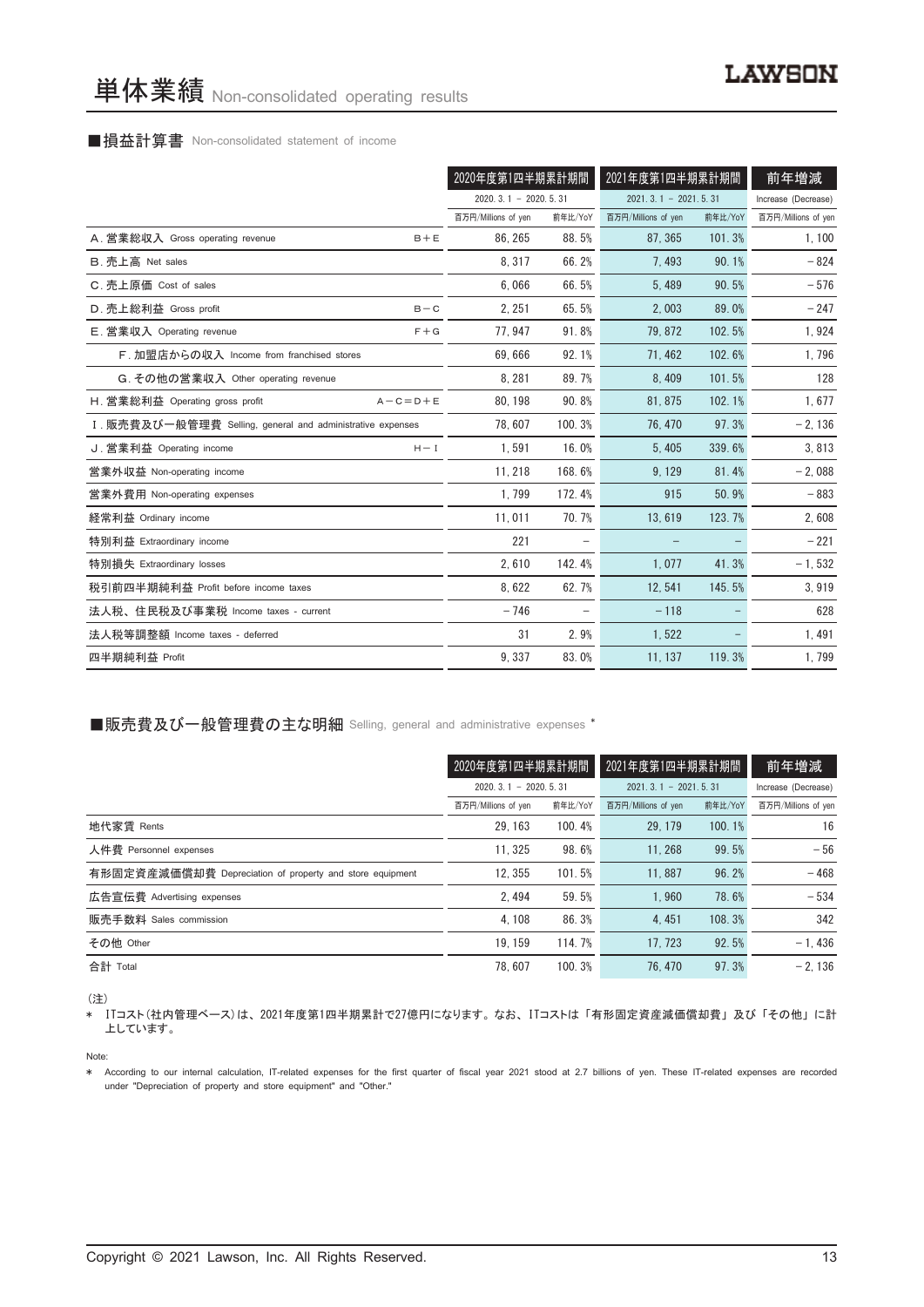### ■投融資の状況 Capital expenditure

|                                                                | 2020年度第1四半期累計期間        | 2021年度第1四半期累計期間        | 前年増減                | 2021年度計画                             |
|----------------------------------------------------------------|------------------------|------------------------|---------------------|--------------------------------------|
|                                                                | $2020.3.1 - 2020.5.31$ | $2021.3.1 - 2021.5.31$ | Increase (Decrease) | Forecasts / 2021. 3. 1 - 2022. 2. 28 |
|                                                                | 百万円/Millions of yen    | 百万円/Millions of yen    | 百万円/Millions of yen | 百万円/Millions of yen                  |
| 新店投資 New store investments                                     | 2,567                  | 4,561                  | 1,993               | 12,000                               |
| 既存店投資<br>Existing store investments                            | 1,647                  | 1,537                  | $-110$              | 21,000                               |
| システム関連投資<br>IT-related investments                             | 1,231                  | 1,705                  | 474                 | 10,000                               |
| その他 Other                                                      | $-16$                  | 140                    | 156                 |                                      |
| 投資小計 Subtotal                                                  | 5,430                  | 7,944                  | 2,513               | 43,000                               |
| 出資・融資<br>Investments and advances                              | 7, 140                 | 1, 125                 | $-6,014$            |                                      |
| リース Leases*                                                    | 5, 219                 | 6, 126                 | 906                 | 57,000                               |
| 合計 Total                                                       | 17, 790                | 15, 195                | $-2,594$            | 100,000                              |
| 有形固定資産減価償却費<br>Depreciation of property and store<br>equipment | 12, 355                | 11,887                 | $-468$              | 48, 200                              |
| 無形固定資産償却費<br>Amortization of intangible assets                 | 2,876                  | 2, 473                 | $-402$              | 10,600                               |
| 減価償却費合計<br>Total depreciation and amortization                 | 15, 231                | 14,360                 | $-870$              | 58,800                               |

<sup>(</sup>注)

\* リース債務の返済による支出は、 2020年度第1四半期累計期間は10,333百万円、 2021年度第1四半期累計期間は9,435百万円です。

Note:

\* The amount of repayments of lease obligations is 10,333 millions of yen in the first quarter of fiscal year 2020 and 9,435 millions of yen in the first quarter of fiscal year 2021.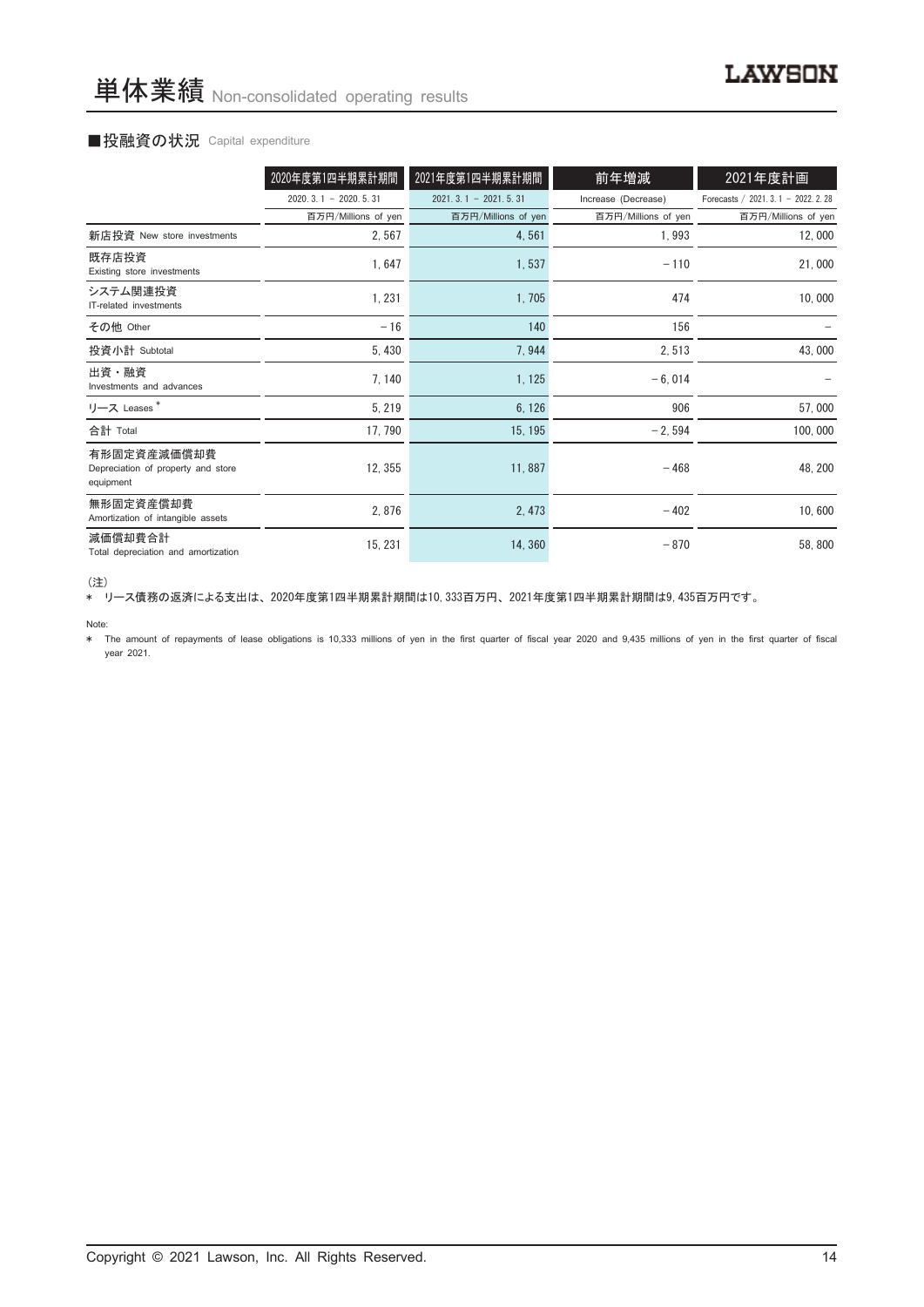# ■貸借対照表 Non-consolidated balance sheet

|                                                                            | 2020年度<br>(2021年2月28日現在) | 2021年度第1四半期<br>(2021年5月31日現在) | 2020年度末からの増減                       |
|----------------------------------------------------------------------------|--------------------------|-------------------------------|------------------------------------|
|                                                                            | FY2020 (As of 2021.2.28) | FY2021 (As of 2021.5.31)      | Increase (Decrease) from 2021.2.28 |
| [資産の部 Assets]                                                              | 百万円/Millions of yen      | 百万円/Millions of yen           | 百万円/Millions of yen                |
| 流動資産 Current assets                                                        | 209, 085                 | 211,098                       | 2,012                              |
| 現金及び預金 Cash and deposits                                                   | 38,022                   | 37, 758                       | - 264                              |
| 加盟店貸勘定 Accounts receivable - due from franchised stores                    | 46, 057                  | 45, 734                       | - 322                              |
| リース債権 Lease receivables                                                    | 16.621                   | 16,076                        | $-545$                             |
| 商品 Merchandise                                                             | 1,062                    | 1,004                         | $-58$                              |
| 前払費用 Prepaid expenses                                                      | 17,897                   | 17, 541                       | - 355                              |
| 未収入金 Accounts receivable - other                                           | 79, 468                  | 82, 180                       | 2, 711                             |
| その他 Other                                                                  | 9,954                    | 10, 802                       | 847                                |
| 固定資産 Non-current assets                                                    | 630, 340                 | 628, 675                      | $-1,664$                           |
| 有形固定資産 Property and store equipment                                        | 316, 157                 | 315, 380                      | $-777$                             |
| ・建物 Buildings                                                              | 154, 345                 | 155, 814                      | 1,468                              |
| ・構築物 Structures                                                            | 27, 486                  | 27,079                        | $-406$                             |
| ・工具、器具及び備品 Tools, furniture and fixtures                                   | 10, 182                  | 9,670                         | $-512$                             |
| ・土地 Land                                                                   | 8,422                    | 8, 422                        |                                    |
| • リース資産 Leased assets                                                      | 114, 673                 | 113, 442                      | $-1,230$                           |
| ・建設仮勘定 Construction in progress                                            | 1.047                    | 951                           | $-96$                              |
| 無形固定資産 Intangible assets                                                   | 36, 151                  | 34, 961                       | $-1,189$                           |
| ・ソフトウエア Software                                                           | 24, 106                  | 23, 389                       | - 717                              |
| ・のれん Goodwill                                                              | 11, 475                  | 11,009                        | - 465                              |
| ・その他 Other                                                                 | 568                      | 562                           | $-6$                               |
| 投資その他の資産 Investments and other assets                                      | 278, 031                 | 278, 333                      | 301                                |
| ・投資有価証券 Investments securities                                             | 8, 367                   | 10, 994                       | 2,627                              |
| ・関係会社株式 Shares of subsidiaries and associates                              | 64, 658                  | 64, 658                       |                                    |
| ・関係会社出資金<br>Investments in capital of subsidiaries and associates          | 29, 832                  | 29, 832                       |                                    |
| ・長期貸付金 Long-term loans receivable                                          | 39,966                   | 39, 449                       | - 517                              |
| ・関係会社長期貸付金<br>Long-term loans receivable from subsidiaries and associates  | 494                      | 491                           | $-2$                               |
| ・長期前払費用 Long-term prepaid expenses                                         | 13, 575                  | 13, 753                       | 178                                |
| ・差入保証金 Guarantee deposits                                                  | 88.914                   | 89, 274                       | 360                                |
| ・繰延税金資産 Deferred tax assets                                                | 32, 344                  | 30,038                        | $-2, 305$                          |
| ・その他 Other                                                                 | 531                      | 544                           | 12                                 |
| ・貸倒引当金 Allowance for doubtful accounts                                     | $-653$                   | $-704$                        | $-50$                              |
| 資産合計 Total assets                                                          | 839, 426                 | 839.773                       | 347                                |
| 有形固定資産の減価償却累計額<br>Accumulated depreciation of property and store equipment | 320, 318                 | 324, 453                      | 4, 134                             |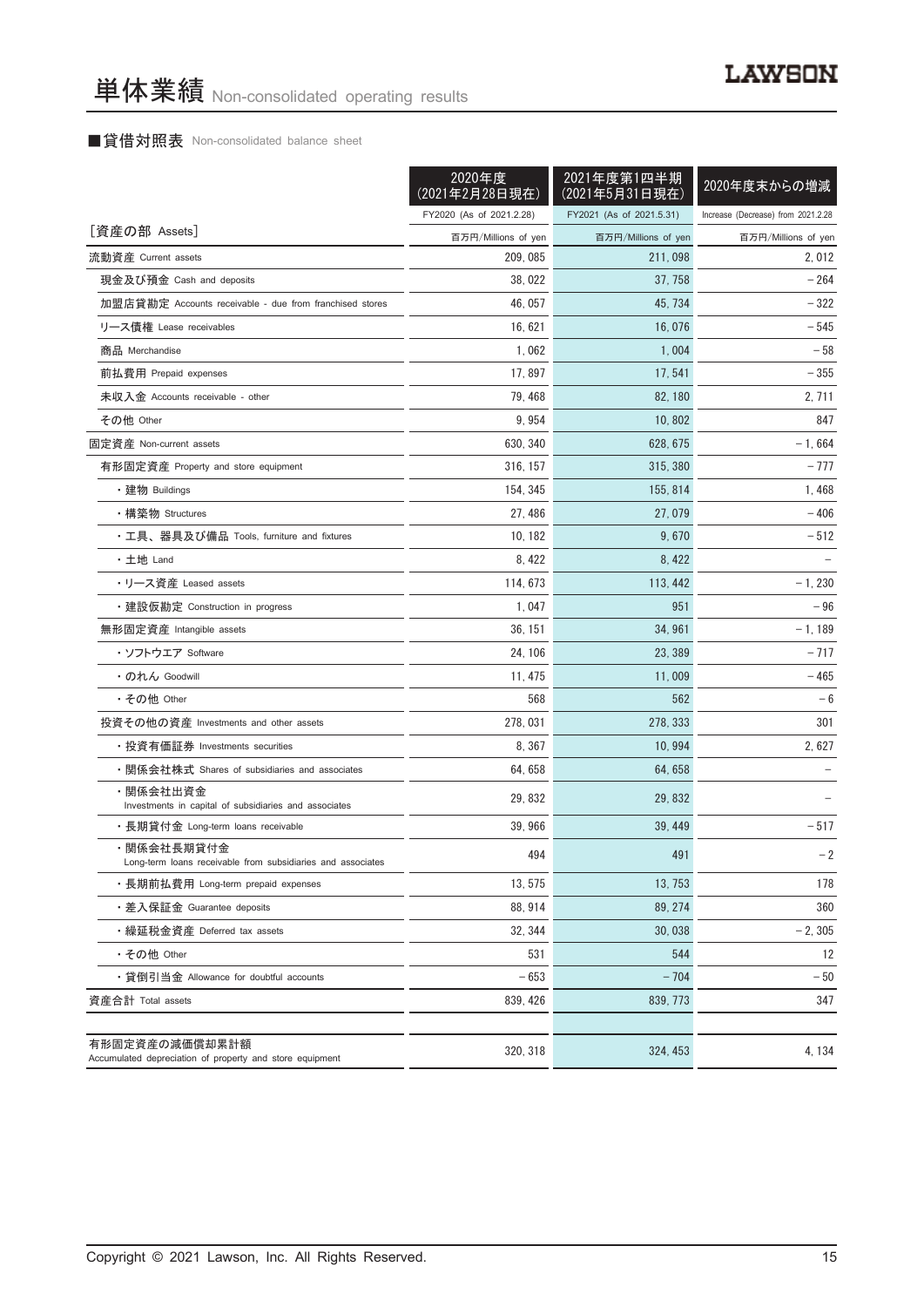# ■貸借対照表 Non-consolidated balance sheet

|                                                                       | 2020年度<br><u>(2021</u> 年2月28日現在) | 2021年度第1四半期<br>(2021年5月31日現在) | 2020年度末からの増減                       |
|-----------------------------------------------------------------------|----------------------------------|-------------------------------|------------------------------------|
|                                                                       | FY2020 (As of 2021.2.28)         | FY2021 (As of 2021.5.31)      | Increase (Decrease) from 2021.2.28 |
| [負債の部 Liabilities]                                                    | 百万円/Millions of yen              | 百万円/Millions of yen           | 百万円/Millions of yen                |
| 流動負債 Current liabilities                                              | 384, 184                         | 381, 425                      | $-2,759$                           |
| 買掛金 Accounts payable - trade                                          | 106, 756                         | 113, 512                      | 6,756                              |
| 短期借入金 Short-term loans payable                                        | 38,070                           |                               | $-38,070$                          |
| 関係会社短期借入金<br>Short-term loans payable to subsidiaries and associates  | 35,050                           | 32, 200                       | $-2,850$                           |
| リース債務 Lease obligations                                               | 35, 564                          | 35, 595                       | 30                                 |
| 未払金 Accounts payable - other                                          | 21, 581                          | 20, 913                       | $-667$                             |
| 未払法人税等 Income taxes payable                                           | 1,985                            | 995                           | $-989$                             |
| 未払費用 Accrued expenses                                                 | 2, 371                           | 2,562                         | 190                                |
| 預り金 Deposits received                                                 | 132, 989                         | 166, 510                      | 33, 521                            |
| 賞与引当金 Provision for bonuses                                           | 2,942                            | 1,807                         | $-1, 135$                          |
| その他 Other                                                             | 6,873                            | 7, 327                        | 454                                |
| 固定負債 Non-current liabilities                                          | 220, 264                         | 217, 973                      | $-2, 291$                          |
| 長期借入金 Long-term loans payable                                         | 50,000                           | 50,000                        |                                    |
| リース債務 Lease obligations                                               | 105.735                          | 103, 038                      | $-2,697$                           |
| 退職給付引当金 Provision for retirement benefits                             | 13, 553                          | 13, 732                       | 179                                |
| 役員退職慰労引当金<br>Provision for retirement benefits to executive officers  | 200                              | 159                           | $-41$                              |
| 資産除去債務 Asset retirement obligations                                   | 31,803                           | 32, 195                       | 391                                |
| その他 Other                                                             | 18, 971                          | 18, 847                       | $-123$                             |
| 負債合計 Total liabilities                                                | 604, 449                         | 599, 398                      | $-5,050$                           |
| [純資産の部 Net assets]                                                    |                                  |                               |                                    |
| 株主資本 Shareholders' equity                                             | 233, 069                         | 236, 709                      | 3,640                              |
| 資本金 Capital stock                                                     | 58, 506                          | 58.506                        |                                    |
| 資本剰余金 Capital surplus                                                 | 47.760                           | 47, 760                       | 0                                  |
| ・資本準備金 Legal capital surplus                                          | 47,696                           | 47,696                        |                                    |
| ・その他資本剰余金 Other capital surplus                                       | 64                               | 64                            | 0                                  |
| 利益剰余金 Retained earnings                                               | 127, 793                         | 131, 425                      | 3,632                              |
| ・利益準備金 Legal retained earnings                                        | 727                              | 727                           |                                    |
| ・別途積立金 General reserve                                                | 50,000                           | 50,000                        |                                    |
| ・繰越利益剰余金 Retained earnings brought forward                            | 77,065                           | 80,698                        | 3,632                              |
| 自己株式 Treasury shares                                                  | $-991$                           | $-983$                        | $\overline{7}$                     |
| 評価・換算差額等 Valuation and translation adjustments                        | 1,574                            | 3,348                         | 1,774                              |
| その他有価証券評価差額金<br>Valuation difference on available-for-sale securities | 1,782                            | 3,556                         | 1,774                              |
| 土地再評価差額金 Revaluation reserve for land                                 | $-207$                           | $-207$                        |                                    |
| 新株予約権 Subscription rights to shares                                   | 333                              | 317                           | $-16$                              |
| 純資産合計 Net assets                                                      | 234, 977                         | 240, 375                      | 5,398                              |
| 負債純資産合計 Liabilities and net assets                                    | 839, 426                         | 839, 773                      | 347                                |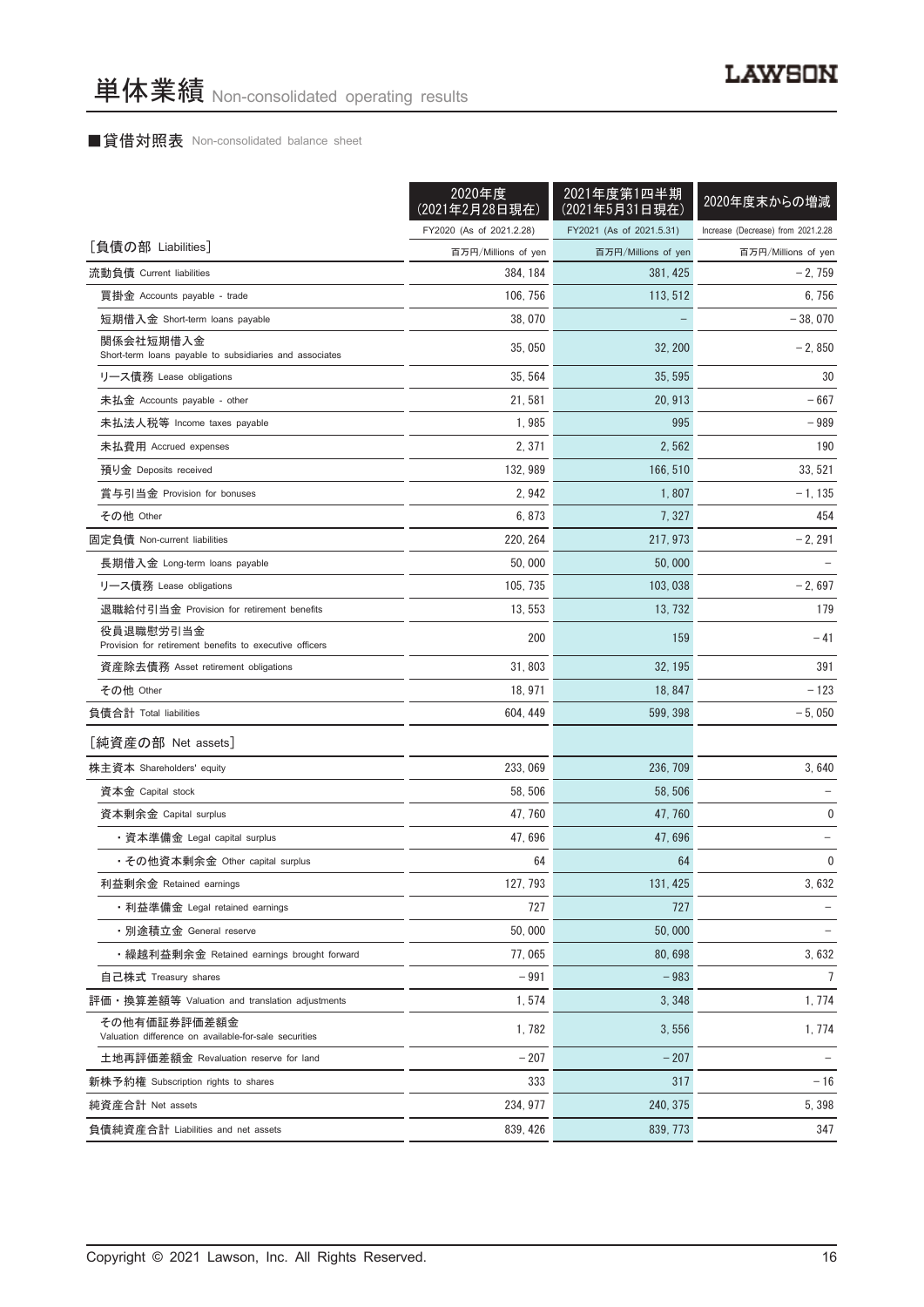#### ■国内コンビニエンスストアの店舗数の推移 Number of convenience stores in Japan \*1

|                                          | 2020年度10/FY2020        |                     | 2021年度10/FY2021        |                     | 2021年度計画/FY2021 (Forecast) |                     |
|------------------------------------------|------------------------|---------------------|------------------------|---------------------|----------------------------|---------------------|
|                                          | $2020.3.1 - 2020.5.31$ |                     | $2021.3.1 - 2021.5.31$ |                     | $2021.3.1 - 2022.2.28$     |                     |
| 単体 Non-consolidated                      |                        | 「ローソン」「ナチュラルローソン」のみ |                        | 「ローソン」「ナチュラルローソン」のみ |                            | 「ローソン」「ナチュラルローソン」のみ |
| 開店 Opening (店/Store)                     | 122                    | 120                 | 184                    | 182                 | 470                        | 465                 |
| 閉店 Closure (店/Store)                     | 102                    | 51                  | 54                     | 47                  | 340                        | 320                 |
| うち置換 (-) *2 Re-location (-)              | 13                     | 12                  | 13                     | 13                  |                            |                     |
| 純増減<br>Net Increase (Decrease) (店/Store) | 20                     | 69                  | 130                    | 135                 | 130                        | 145                 |
| 総店舗数 Total number of stores              | 13,891                 | 13, 198             | 14,023                 | 13, 349             | 14,023                     | 13, 359             |
| グループ会社 Group company                     |                        |                     |                        |                     |                            |                     |
| 開店 Opening (店/Store)                     |                        |                     | 6                      |                     | 30                         |                     |
| 閉店 Closure (店/Store)                     | 2                      |                     |                        |                     | 10                         |                     |
| 純増減<br>Net Increase (Decrease) (店/Store) | 5                      |                     | 6                      |                     | 20                         |                     |
| 総店舗数 Total number of stores              | 578                    |                     | 589                    |                     | 603                        |                     |
| グループ計 Total                              |                        |                     |                        |                     |                            |                     |
| 開店 Opening (店/Store)                     | 129                    |                     | 190                    |                     | 500                        |                     |
| 閉店 Closure (店/Store)                     | 104                    |                     | 54                     |                     | 350                        |                     |
| 純増減<br>Net Increase (Decrease) (店/Store) | 25                     |                     | 136                    |                     | 150                        |                     |
| 総店舗数 Total number of stores              | 14, 469                |                     | 14,612                 |                     | 14,626                     |                     |

(注)

\*1 当社グループの運営するコンビニエンスストアの店舗数であり、 (株)ローソン高知、 (株)ローソン南九州、 (株)ローソン沖縄の運営する店舗数を含み ます。

\*2 立地の移転を行う為に閉鎖した店舗数です。

Notes:

\*1 The number of stores is a total number of stores operated by the Lawson group including the number of stores operated by Lawson Kochi, Inc., Lawson Minamikyushu, Inc. and Lawson Okinawa, Inc.

\*2 It states number of stores closed for relocation purpose.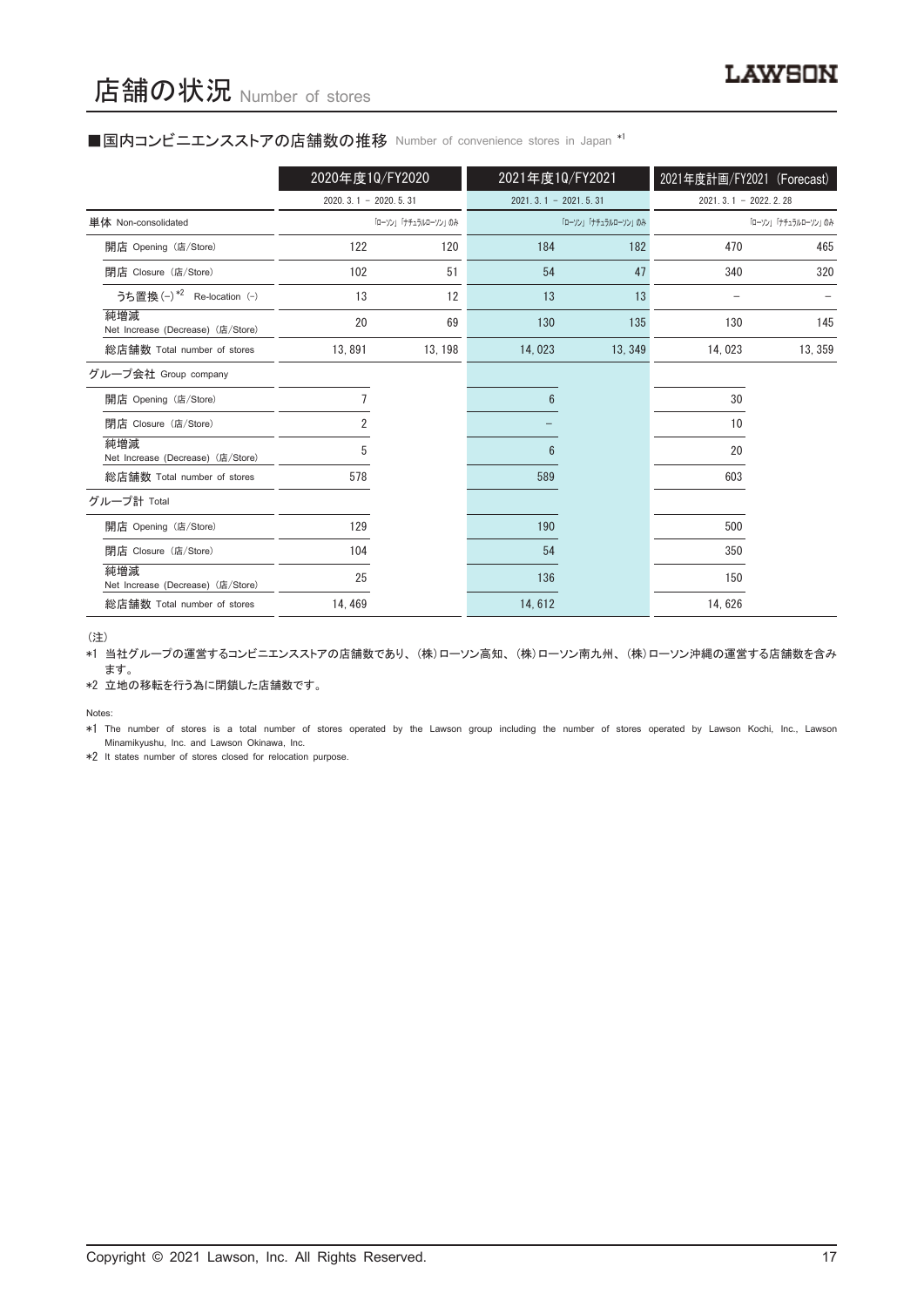# ■国内コンビニエンスストア店舗数 Number of convenience stores in Japan by store type

|                                                                     | 2020年5月        |           | 2021年2月        |                   | 2021年5月        |                   | 期中増減店舗数                 |  |
|---------------------------------------------------------------------|----------------|-----------|----------------|-------------------|----------------|-------------------|-------------------------|--|
|                                                                     | May, 2020      |           | February, 2021 |                   | May, 2021      |                   | Net increase (Decrease) |  |
|                                                                     | 店/Store        | 構成比/Share |                | 店/Store 構成比/Share |                | 店/Store 構成比/Share | 店/Store                 |  |
| 株式会社ローソン Lawson, Inc.                                               |                |           |                |                   |                |                   |                         |  |
| 直営店 Company-operated stores                                         |                |           |                |                   |                |                   |                         |  |
| ローソン LAWSON                                                         | 251            | 1.7%      | 221            | 1.5%              | 213            | 1.5%              | - 8                     |  |
| ナチュラルローソン NATURAL LAWSON                                            | 21             | 0.1%      | 18             | 0.1%              | 17             | 0.1%              | $-1$                    |  |
| 加盟店 Franchised stores                                               |                |           |                |                   |                |                   |                         |  |
| Bタイプ Type B                                                         | 1,814          | 12.5%     | 1,786          | 12.3%             | 1,879          | 12.9%             | 93                      |  |
| Gタイプ Type G                                                         | 1,352          | 9.3%      | 1,320          | 9.1%              | 1,317          | 9.0%              | $-3$                    |  |
| Cタイプ Type C                                                         | 9,636          | 66.6%     | 9, 744         | 67.3%             | 9,799          | 67.1%             | 55                      |  |
| ナチュラルローソン NATURAL LAWSON                                            | 124            | 0.9%      | 125            | 0.9%              | 124            | 0.8%              | $-1$                    |  |
| ローソンストア100 LAWSON STORE100                                          | 693            | 4.8%      | 679            | 4.7%              | 674            | 4.6%              | $-5$                    |  |
| 小計 Subtotal                                                         | 13,891         | 96.0%     | 13,893         | 96.0%             | 14,023         | 96.0%             | 130                     |  |
| 株式会社ローソン高知 Lawson Kochi, Inc.                                       |                |           |                |                   |                |                   |                         |  |
| 直営店 Company-operated stores                                         | 6              | 0.0%      | 4              | 0.0%              | $\overline{4}$ | 0.0%              |                         |  |
| 加盟店 Franchised stores                                               | 133            | 0.9%      | 135            | 0.9%              | 135            | 0.9%              |                         |  |
| 小計 Subtotal                                                         | 139            | 1.0%      | 139            | 1.0%              | 139            | 1.0%              |                         |  |
| 株式会社ローソン南九州 Lawson Minamikyushu, Inc.                               |                |           |                |                   |                |                   |                         |  |
| 直営店 Company-operated stores                                         | $\overline{2}$ | 0.0%      | 2              | 0.0%              | $\overline{2}$ | 0.0%              |                         |  |
| 加盟店 Franchised stores                                               | 195            | 1.3%      | 197            | 1.4%              | 199            | 1.4%              | 2                       |  |
| 小計 Subtotal                                                         | 197            | 1.4%      | 199            | 1.4%              | 201            | 1.4%              | $\overline{2}$          |  |
| 株式会社ローソン沖縄 Lawson Okinawa, Inc.                                     |                |           |                |                   |                |                   |                         |  |
| 直営店 Company-operated stores                                         | 5              | 0.0%      | 3              | 0.0%              | 3              | 0.0%              |                         |  |
| 加盟店 Franchised stores                                               | 237            | 1.6%      | 242            | 1.7%              | 246            | 1.7%              | 4                       |  |
| 小計 Subtotal                                                         | 242            | 1.7%      | 245            | 1.7%              | 249            | 1.7%              | 4                       |  |
| 国内コンビニエンスストアグループ店舗数計<br>Total number of convenience stores in Japan | 14, 469        | 100.0%    | 14, 476        | 100.0%            | 14,612         | 100.0%            | 136                     |  |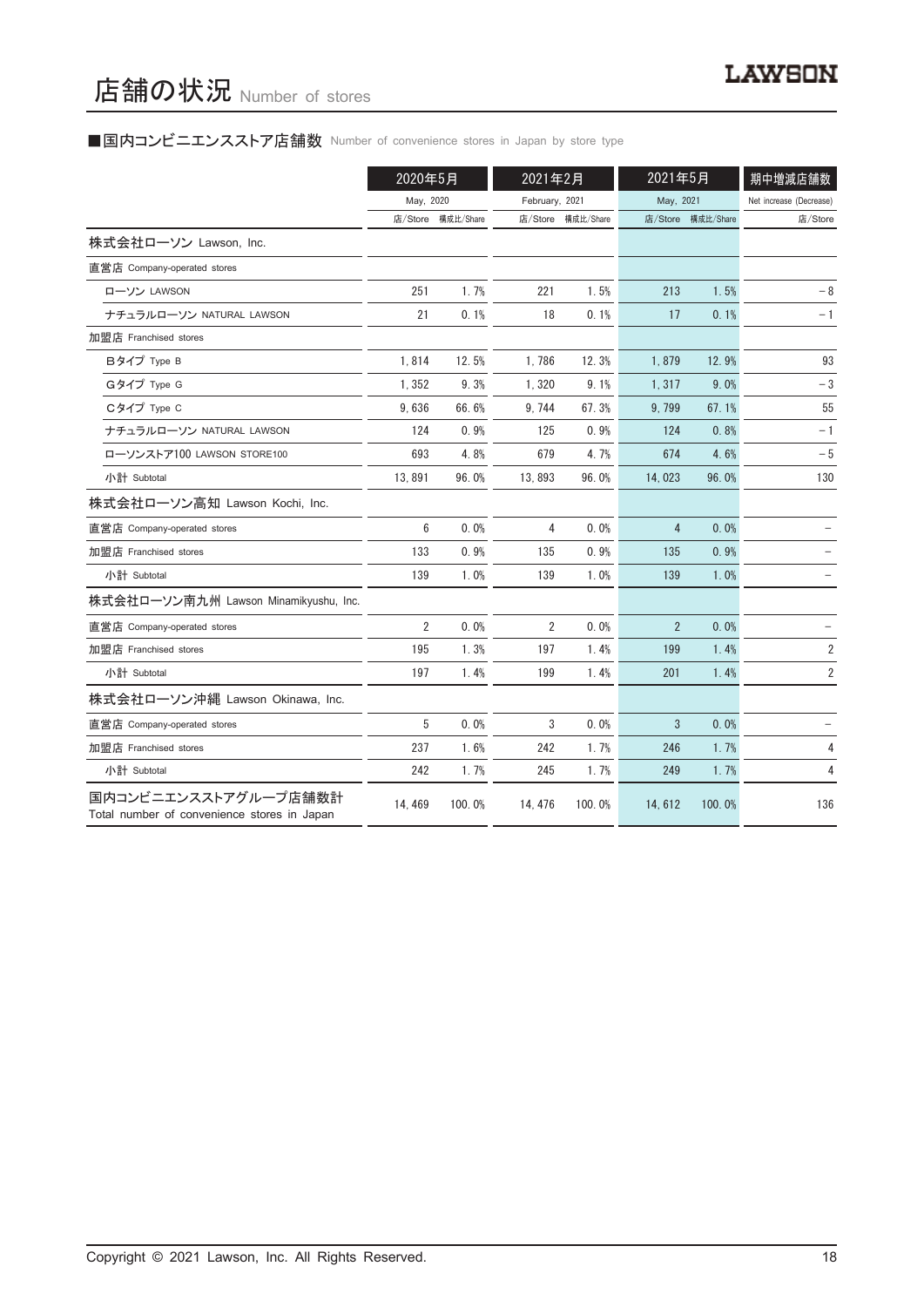# ■都道府県別店舗分布状況 Number of convenience stores by region and prefecture

|                |              |         | 2021年2月                  |         |         | 2021年5月           |         |                          | 期中増減店舗数                  |                   |
|----------------|--------------|---------|--------------------------|---------|---------|-------------------|---------|--------------------------|--------------------------|-------------------|
|                |              |         | February, 2021           |         |         | May, 2021         |         |                          | Net increase (Decrease)  |                   |
|                |              | ローソン    | ローソンストア100               | 計       | ローソン    | ローソンストア100        | 計       | ローソン*                    | ローソンストア100               | 計                 |
|                |              | LAWSON  | LAWSON STORE100          | Total   | LAWSON  | LAWSON STORE100   | Total   | LAWSON                   | LAWSON STORE100          | Total             |
|                |              | 店/Store | 店/Store                  | 店/Store | 店/Store | 店/Store           | 店/Store | 店/Store                  | 店/Store                  | 店/Store           |
| 北海道 Hokkaido   | 北海道 Hokkaido | 679     | $\qquad \qquad -$        | 679     | 679     |                   | 679     |                          |                          |                   |
| 東北 Tohoku      | 青森 Aomori    | 278     | $\qquad \qquad -$        | 278     | 278     | $\qquad \qquad -$ | 278     | $\overline{\phantom{0}}$ | $\overline{\phantom{0}}$ |                   |
|                | 秋田 Akita     | 182     | $\overline{\phantom{a}}$ | 182     | 183     | -                 | 183     | 1                        | $\qquad \qquad -$        | 1                 |
|                | 岩手 Iwate     | 182     | $\qquad \qquad -$        | 182     | 183     |                   | 183     | 1                        |                          | $\mathbf{1}$      |
|                | 宮城 Miyagi    | 255     | $\overline{\phantom{a}}$ | 255     | 257     | $\qquad \qquad -$ | 257     | $\overline{2}$           | $\qquad \qquad -$        | $\sqrt{2}$        |
|                | 山形 Yamagata  | 113     | $\overline{\phantom{a}}$ | 113     | 113     | -                 | 113     | $\qquad \qquad -$        | $\qquad \qquad -$        |                   |
|                | 福島 Fukushima | 171     | $\qquad \qquad -$        | 171     | 171     |                   | 171     | $\qquad \qquad -$        |                          |                   |
|                | 小計 Subtotal  | 1,181   | $\overline{\phantom{a}}$ | 1, 181  | 1, 185  | -                 | 1, 185  | 4                        | $\qquad \qquad -$        | 4                 |
| 関東 Kanto       | 栃木 Tochigi   | 199     | $\overline{\phantom{a}}$ | 199     | 200     | -                 | 200     | 1                        | $\overline{\phantom{a}}$ | 1                 |
|                | 群馬 Gunma     | 241     | $\qquad \qquad -$        | 241     | 242     |                   | 242     | $\mathbf{1}$             |                          | $\mathbf{1}$      |
|                | 埼玉 Saitama   | 655     | 40                       | 695     | 655     | 39                | 694     | $\qquad \qquad -$        | $-1$                     | $-1$              |
|                | 千葉 Chiba     | 562     | 42                       | 604     | 561     | 42                | 603     | $-1$                     | $\qquad \qquad -$        | $-1$              |
|                | 茨城 Ibaraki   | 222     | 4                        | 226     | 221     | $\mathbf{1}$      | 222     | $-1$                     | $-3$                     | $-4$              |
|                | 東京 Tokyo     | 1,454   | 238                      | 1,692   | 1,470   | 239               | 1,709   | 16                       | 1                        | 17                |
|                | 神奈川 Kanagawa | 964     | 112                      | 1,076   | 968     | 111               | 1,079   | 4                        | $-1$                     | 3                 |
|                | 小計 Subtotal  | 4, 297  | 436                      | 4,733   | 4,317   | 432               | 4,749   | 20                       | $-4$                     | 16                |
| 甲信越 Koshinetsu | 新潟 Niigata   | 230     | $\overline{\phantom{m}}$ | 230     | 227     | $\qquad \qquad -$ | 227     | $-3$                     | $\qquad \qquad -$        | $-\sqrt{3}$       |
|                | 山梨 Yamanashi | 137     | $\overline{\phantom{a}}$ | 137     | 138     | -                 | 138     | $\mathbf{1}$             | $\overline{\phantom{a}}$ | $\mathbf{1}$      |
|                | 長野 Nagano    | 174     | $\qquad \qquad -$        | 174     | 174     |                   | 174     | $\qquad \qquad -$        |                          |                   |
|                | 小計 Subtotal  | 541     | $\overline{\phantom{m}}$ | 541     | 539     | $\qquad \qquad -$ | 539     | $-2$                     | $\overline{\phantom{0}}$ | $-2$              |
| 北陸 Hokuriku    | 石川 Ishikawa  | 104     | $\overline{\phantom{a}}$ | 104     | 105     | $\qquad \qquad -$ | 105     | $\mathbf{1}$             | $\overline{\phantom{a}}$ | $\mathbf{1}$      |
|                | 富山 Toyama    | 183     | $\qquad \qquad -$        | 183     | 186     |                   | 186     | 3                        |                          | 3                 |
|                | 福井 Fukui     | 109     | $\qquad \qquad -$        | 109     | 109     | -                 | 109     |                          |                          |                   |
|                | 小計 Subtotal  | 396     | -                        | 396     | 400     |                   | 400     | 4                        |                          | 4                 |
| 東海 Tokai       | 静岡 Shizuoka  | 281     | $\overline{\phantom{0}}$ | 281     | 282     |                   | 282     | $\mathbf{1}$             | $\qquad \qquad -$        | $\mathbf{1}$      |
|                | 愛知 Aichi     | 633     | 90                       | 723     | 633     | 90                | 723     | $\overline{\phantom{0}}$ | $\qquad \qquad -$        |                   |
|                | 岐阜 Gifu      | 178     | 5                        | 183     | 177     | 5                 | 182     | $-1$                     | -                        | $-1$              |
|                | 三重 Mie       | 137     | $\overline{\phantom{a}}$ | 137     | 137     | -                 | 137     | $\qquad \qquad -$        | $\qquad \qquad -$        |                   |
|                | 小計 Subtotal  | 1,229   | 95                       | 1,324   | 1,229   | 95                | 1,324   | $\qquad \qquad -$        | $\qquad \qquad -$        | $\qquad \qquad -$ |

(注)

\* ローソンの店舗数には、 「ローソン」 「ナチュラルローソン」を含みます。

Note:

\* The number of stores of LAWSON includes LAWSON and NATURAL LAWSON.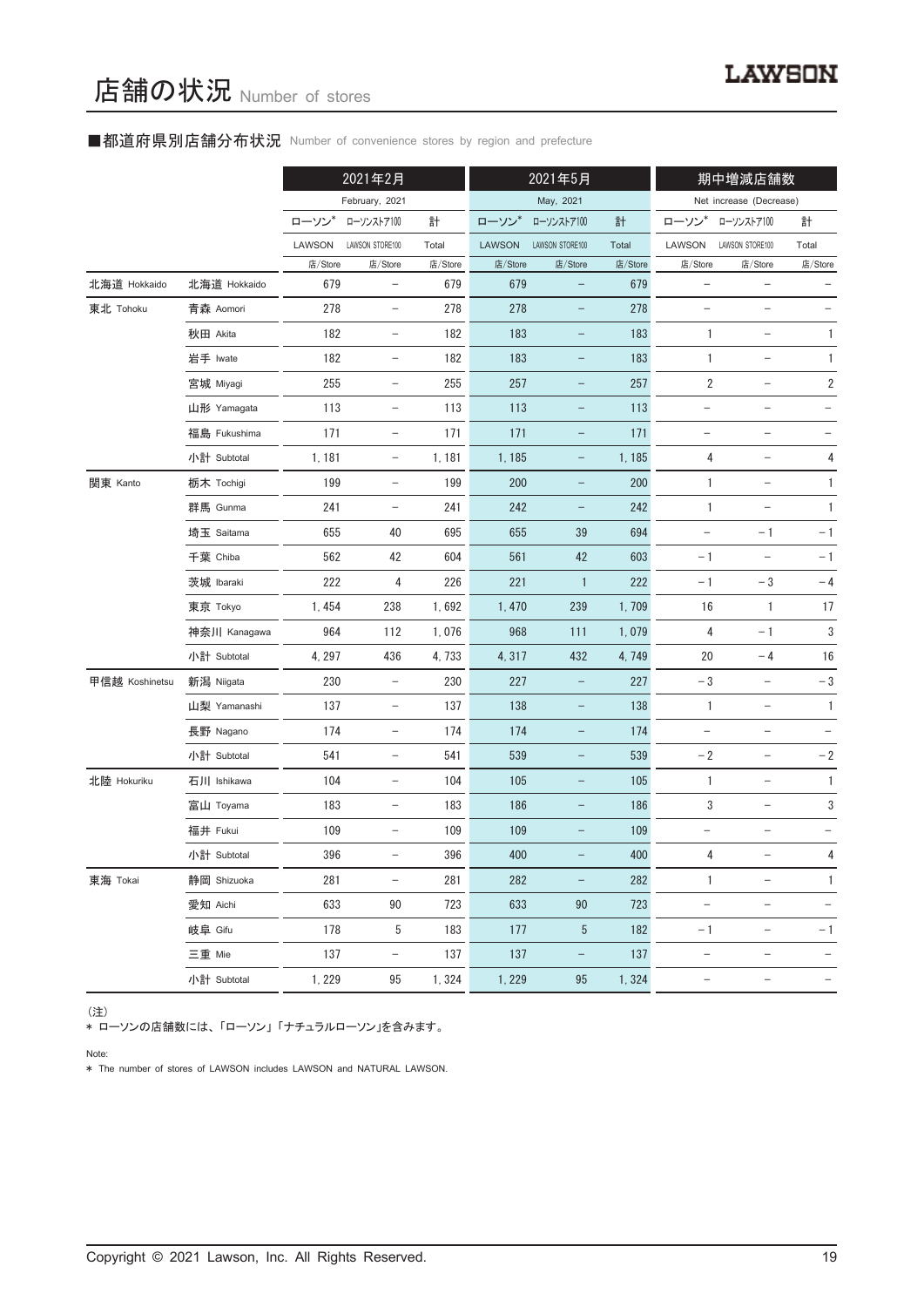# ■都道府県別店舗分布状況 Number of convenience stores by region and prefecture

|            |                                                                     |         | 2021年2月                  |         | 2021年5月       |                          |         | 期中増減店舗数                  |                          |                          |
|------------|---------------------------------------------------------------------|---------|--------------------------|---------|---------------|--------------------------|---------|--------------------------|--------------------------|--------------------------|
|            |                                                                     |         | February, 2021           |         |               | May, 2021                |         |                          | Net increase (Decrease)  |                          |
|            |                                                                     | ローソン    | ローソンストア100               | 計       | ローソン*         | ローソンストア100               | 計       | ローソン*                    | ローソンストア100               | 計                        |
|            |                                                                     | LAWSON  | LAWSON STORE100          | Total   | <b>LAWSON</b> | LAWSON STORE100          | Total   | LAWSON                   | LAWSON STORE100          | Total                    |
|            |                                                                     | 店/Store | 店/Store                  | 店/Store | 店/Store       | 店/Store                  | 店/Store | 店/Store                  | 店/Store                  | 店/Store                  |
| 近畿 Kinki   | 京都 Kyoto                                                            | 297     | 24                       | 321     | 297           | 22                       | 319     |                          | $-2$                     | $-2$                     |
|            | 滋賀 Shiga                                                            | 155     | $\overline{\phantom{a}}$ | 155     | 155           | $\qquad \qquad -$        | 155     | $\qquad \qquad -$        | $\overline{\phantom{0}}$ |                          |
|            | 奈良 Nara                                                             | 137     | $\overline{\phantom{a}}$ | 137     | 139           | $\qquad \qquad -$        | 139     | $\overline{2}$           | $\overline{\phantom{a}}$ | $\overline{\mathbf{c}}$  |
|            | 和歌山 Wakayama                                                        | 152     | $\overline{\phantom{a}}$ | 152     | 152           | $\qquad \qquad -$        | 152     | $\qquad \qquad -$        |                          |                          |
|            | 大阪 Osaka                                                            | 1,019   | 94                       | 1, 113  | 1,026         | 95                       | 1, 121  | $\overline{7}$           | 1                        | 8                        |
|            | 兵庫 Hyogo                                                            | 633     | 30                       | 663     | 633           | 30                       | 663     | $\overline{\phantom{0}}$ | $\overline{\phantom{0}}$ |                          |
|            | 小計 Subtotal                                                         | 2,393   | 148                      | 2,541   | 2,402         | 147                      | 2,549   | 9                        | $-1$                     | 8                        |
| 中国 Chugoku | 岡山 Okayama                                                          | 211     | $\overline{\phantom{a}}$ | 211     | 228           | $\qquad \qquad -$        | 228     | 17                       | $\overline{\phantom{a}}$ | 17                       |
|            | 広島 Hiroshima                                                        | 244     | $\overline{\phantom{a}}$ | 244     | 289           | $\qquad \qquad -$        | 289     | $45\,$                   | $\overline{\phantom{a}}$ | 45                       |
|            | 山口 Yamaguchi                                                        | 120     | $\overline{\phantom{a}}$ | 120     | 128           | $\qquad \qquad -$        | 128     | 8                        | $\qquad \qquad -$        | 8                        |
|            | 鳥取 Tottori                                                          | 136     | $\overline{\phantom{a}}$ | 136     | 139           | $\qquad \qquad -$        | 139     | 3                        | $\qquad \qquad -$        | 3                        |
|            | 島根 Shimane                                                          | 142     | $\overline{\phantom{a}}$ | 142     | 142           | $\qquad \qquad -$        | 142     | $\overline{\phantom{0}}$ | $\qquad \qquad -$        |                          |
|            | 小計 Subtotal                                                         | 853     | $\overline{\phantom{a}}$ | 853     | 926           | $\qquad \qquad -$        | 926     | 73                       | $\qquad \qquad -$        | 73                       |
| 四国 Shikoku | 香川 Kagawa                                                           | 132     | $\overline{\phantom{a}}$ | 132     | 133           | -                        | 133     | $\mathbf{1}$             | $\qquad \qquad -$        | 1                        |
|            | 愛媛 Ehime                                                            | 212     | $\overline{\phantom{a}}$ | 212     | 212           | $\qquad \qquad -$        | 212     | $\qquad \qquad -$        | $\qquad \qquad -$        |                          |
|            | 徳島 Tokushima                                                        | 135     | $\overline{\phantom{a}}$ | 135     | 135           | $\qquad \qquad -$        | 135     | $\qquad \qquad -$        | -                        |                          |
|            | 高知 Kochi                                                            | 139     | $\overline{\phantom{a}}$ | 139     | 139           | $\qquad \qquad -$        | 139     | $\qquad \qquad -$        | $\qquad \qquad -$        |                          |
|            | 小計 Subtotal                                                         | 618     | $\overline{\phantom{a}}$ | 618     | 619           | $\overline{\phantom{a}}$ | 619     | 1                        | $\overline{\phantom{a}}$ | 1                        |
| 九州 Kyushu  | 福岡 Fukuoka                                                          | 515     | $\overline{\phantom{a}}$ | 515     | 527           | $\qquad \qquad -$        | 527     | 12                       | $\qquad \qquad -$        | 12                       |
|            | 佐賀 Saga                                                             | 75      | $\overline{\phantom{a}}$ | 75      | 75            | $\qquad \qquad -$        | 75      | $\qquad \qquad -$        | $\qquad \qquad -$        | $\overline{\phantom{a}}$ |
|            | 長崎 Nagasaki                                                         | 112     | $\overline{\phantom{a}}$ | 112     | 120           | $\qquad \qquad -$        | 120     | 8                        | $\qquad \qquad -$        | 8                        |
|            | 大分 Oita                                                             | 193     | $\qquad \qquad -$        | 193     | 197           | -                        | 197     | 4                        | $\qquad \qquad -$        | 4                        |
|            | 熊本 Kumamoto                                                         | 160     | $\overline{\phantom{a}}$ | 160     | 162           |                          | 162     | 2                        |                          | 2                        |
|            | 宮崎 Miyazaki                                                         | 111     | $\overline{\phantom{a}}$ | 111     | 111           |                          | 111     |                          | -                        |                          |
|            | 鹿児島 Kagoshima                                                       | 199     | $\overline{\phantom{0}}$ | 199     | 201           | $\qquad \qquad -$        | 201     | 2                        | $\overline{\phantom{0}}$ | 2                        |
|            | 小計 Subtotal                                                         | 1,365   | $\overline{\phantom{a}}$ | 1,365   | 1,393         | -                        | 1,393   | 28                       | $\overline{\phantom{a}}$ | 28                       |
| 沖縄 Okinawa | 沖縄 Okinawa                                                          | 245     | -                        | 245     | 249           | -                        | 249     | 4                        | $\qquad \qquad -$        | $\overline{4}$           |
|            | 国内コンビニエンスストアグループ店舗数計<br>Total number of convenience stores in Japan | 13, 797 | 679                      | 14, 476 | 13,938        | 674                      | 14,612  | 141                      | $-\,5$                   | 136                      |

(注)

\* ローソンの店舗数には、 「ローソン」 「ナチュラルローソン」 を含みます。

Note:

\* The number of stores of LAWSON includes LAWSON and NATURAL LAWSON.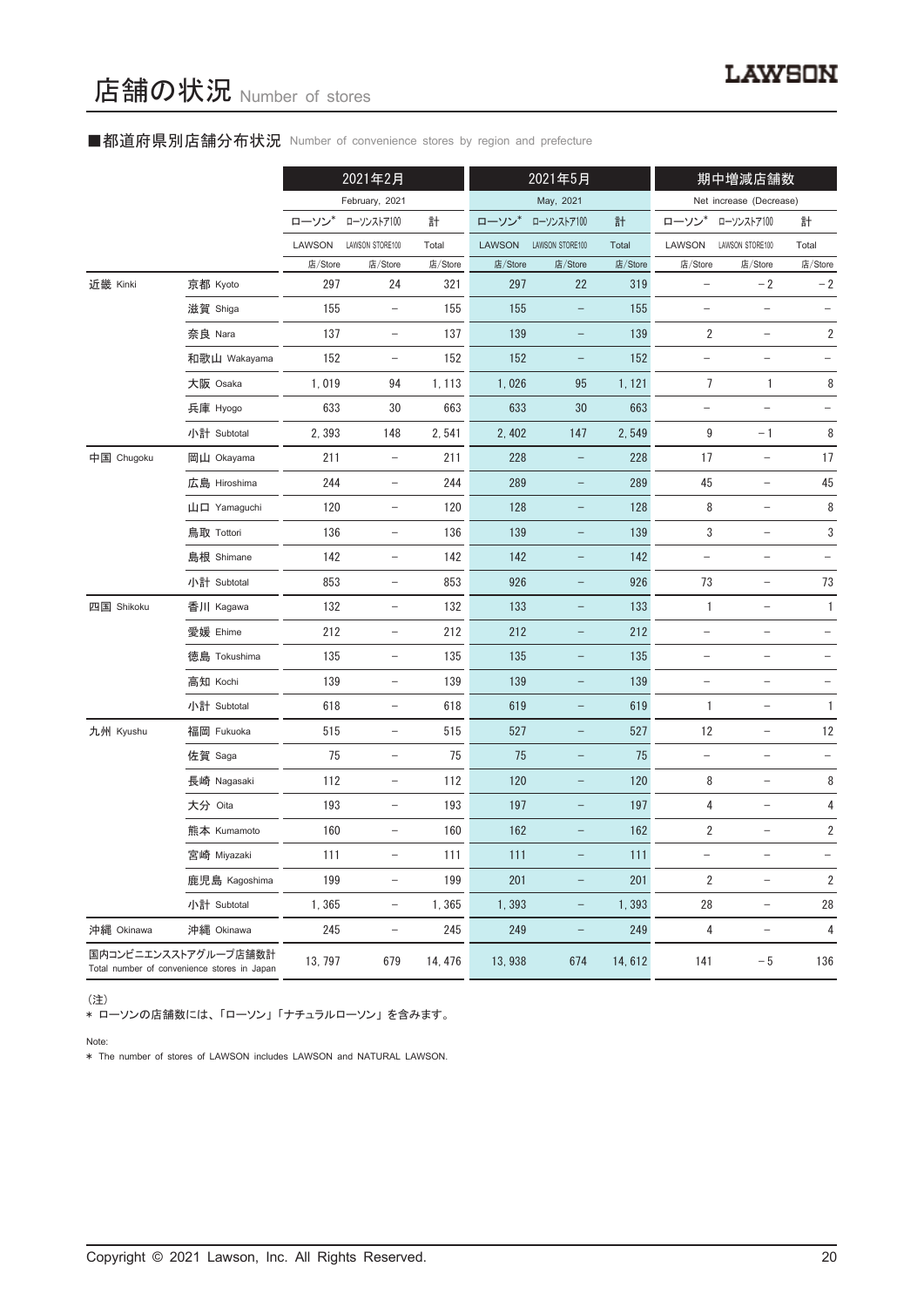#### ■海外コンビニエンスストア店舗数 Number of convenience stores abroad

|             |                                                                                        | 2020年5月        | 2021年2月        | 2021年5月        | 期中増減店舗数                 |
|-------------|----------------------------------------------------------------------------------------|----------------|----------------|----------------|-------------------------|
|             |                                                                                        | May, 2020      | February, 2021 | May, 2021      | Net increase (Decrease) |
|             |                                                                                        | 店/Store        | 店/Store        | 店/Store        | 店/Store                 |
| 中国<br>China | 上海市とその周辺地域(上海市、浙江省、江蘇省)<br>Shanghai and surrounding area (Shanghai, Zhejiang, Jiangsu) | 1.519          | 1.826          | 1,945          | 119                     |
|             | 重慶市 Chongqing                                                                          | 247            | 341            | 383            | 42                      |
|             | 遼寧省(瀋陽市、大連市) Liaoning (Shenyang, Dalian)                                               | 241            | 327            | 373            | 46                      |
|             | 北京市とその周辺地域(北京市、天津市、河北省)<br>Beijing and surrounding area (Beijing, Tianjin, Hebei)      | 159            | 215            | 237            | 22                      |
|             | 湖北省(武漢市など)<br>Hubei (including Wuhan)                                                  | 391            | 441            | 458            | 17                      |
|             | 安徽省 (合肥市など)<br>Anhui (including Hefei)                                                 | 56             | 106            | 126            | 20                      |
|             | 湖南省 (長沙市)<br>Hunan (Changsha)                                                          | 21             | 65             | 80             | 15                      |
|             | 海南省(海口市)<br>Hainan (Haikou)                                                            |                | 23             | 38             | 15                      |
|             | 小計 Subtotal                                                                            | 2.634          | 3.344          | 3.640          | 296                     |
| タイ Thailand |                                                                                        | 132            | 140            | 144            | 4                       |
|             | インドネシア Indonesia                                                                       | 72             | 68             | 68             |                         |
|             | フィリピン Philippines                                                                      | 65             | 67             | 66             | $-1$                    |
|             | 米国 United States of America ハワイ州 Hawaii                                                | $\overline{2}$ | 2              | $\overline{2}$ |                         |
|             | 海外コンビニエンスストア店舗数計<br>Total number of convenience stores abroad                          | 2.905          | 3.621          | 3,920          | 299                     |

## ■その他セグメントの運営する店舗数 Number of stores of other segments

|                                                 | 2020年5月   | 2021年2月        | 2021年5月   | 期中増減店舗数                 |
|-------------------------------------------------|-----------|----------------|-----------|-------------------------|
|                                                 | May, 2020 | February, 2021 | May, 2021 | Net increase (Decrease) |
|                                                 | 店/Store   | 店/Store        | 店/Store   | 店/Store                 |
| 株式会社成城石井*1<br>SEIJO ISHII CO., LTD.             | 159       | 164            | 164       |                         |
|                                                 |           |                |           |                         |
| 株式会社ローソンエンタテインメント<br>Lawson Entertainment, Inc. | 56        | 57             | 57        |                         |
|                                                 |           |                |           |                         |
| ユナイテッド・シネマ株式会社*2<br>United Cinemas Co., Ltd.    | 43        | 43             | 42        | - 1                     |

(注)

- \*1 (株)成城石井については、 直営の成城石井店舗のみを記載しております。
- \*2 ユナイテッド・シネマ(株)については、 劇場数を記載しております。

Notes:

\*1 For SEIJO ISHII CO., LTD., it states number of its company-operated stores only.

\*2 For United Cinemas Co., Ltd., it states number of theaters.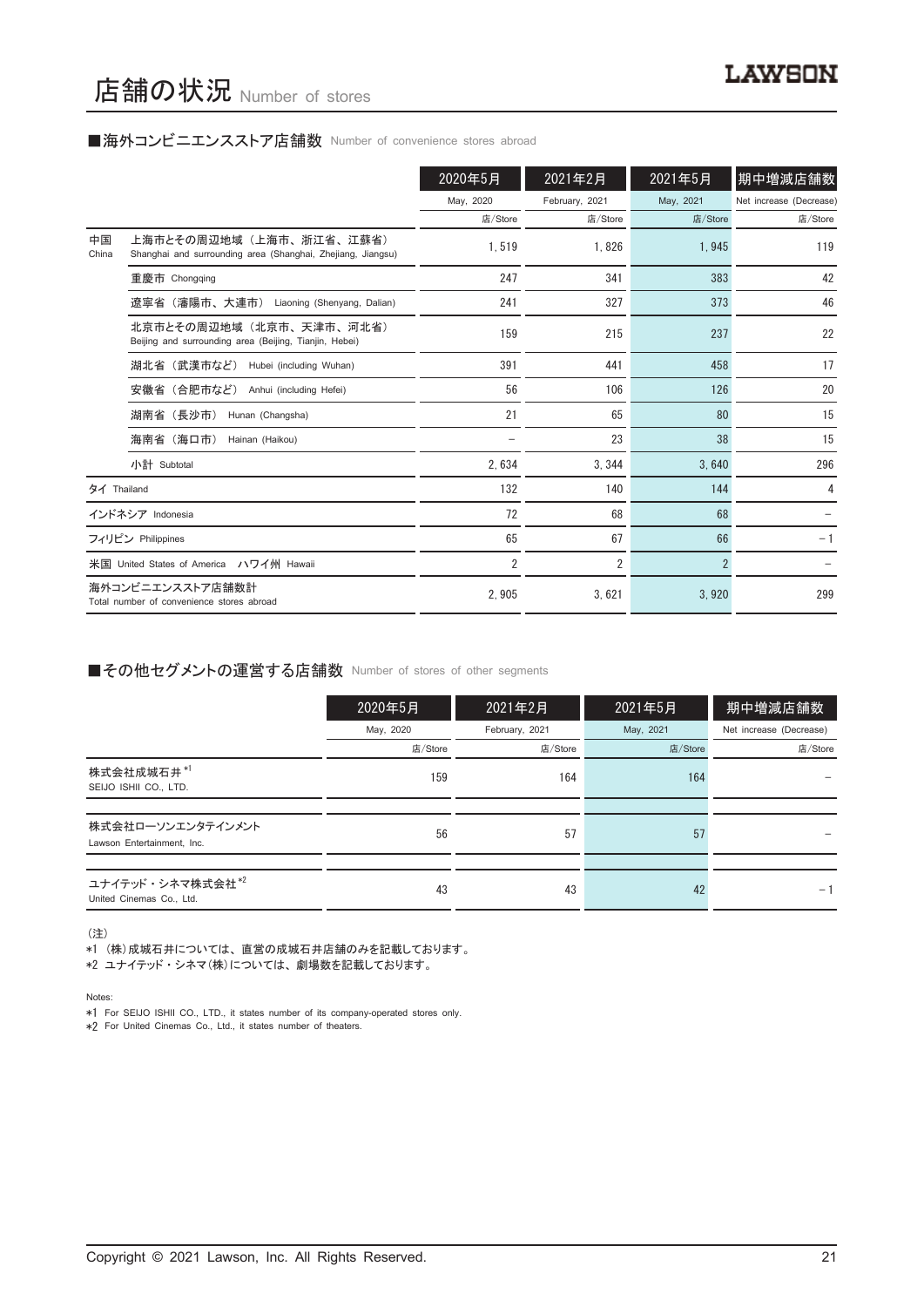## ■既存店売上高前年比及び既存店総荒利益高前年比 Net sales and gross profit of existing stores

|                                                               | 2020年度/FY2020 |              | 2021年度/FY2021 |                              |  |  |
|---------------------------------------------------------------|---------------|--------------|---------------|------------------------------|--|--|
|                                                               | 第1四半期累計期間/10  | 通期/Full year | 第1四半期累計期間/10  | 通期計画/Full<br>year (Forecast) |  |  |
|                                                               | 前年比/YoY       | 前年比/YoY      | 前年比/YoY       | 前年比/YoY                      |  |  |
| 売上高 Net sales *2                                              | 90.1%         | 92.7%        | 102.6%        | 105.0%                       |  |  |
| 客数 Number of customers                                        | 83.3%         | 85.8%        | 101.2%        |                              |  |  |
| 客単価 Spending per customer                                     | 108.1%        | 108.0%       | 101.4%        |                              |  |  |
| 売上高(チケット等含む)<br>Net sales (including tickets, etc.)           | 88.6%         | 90.4%        | 102.7%        | 105.0%                       |  |  |
| 総荒利益高 Gross profit                                            | 88.7%         | 89.4%        | 101.4%        | 105.0%                       |  |  |
| 売上高(ローソンストア100含む) *2<br>Net sales (including LAWSON STORE100) | 91.0%         | 93.0%        | 101.7%        |                              |  |  |

■平均日販 Average daily sales per store

|               | 2020年度/FY2020       | 2021年度/FY2021       |                     |
|---------------|---------------------|---------------------|---------------------|
|               | 第1四半期累計期間/10        | 通期/Full year        | 第1四半期累計期間/10        |
|               | 千円/Thousands of yen | 千円/Thousands of yen | 千円/Thousands of yen |
| 全店 All stores | 471                 | 486                 | 486                 |
| 新店 New stores | 463                 | 463                 | 478                 |

■全店客数及び客単価 Average number of customers and average spending per customer (All stores)

|                           | 2020年度/FY2020   |                 | 2021年度/FY2021   |
|---------------------------|-----------------|-----------------|-----------------|
|                           | 第1四半期累計期間/10    | 通期/Full year    | 第1四半期累計期間/10    |
|                           | 人、円/Person, Yen | 人、円/Person, Yen | 人、円/Person, Yen |
| 客数 Number of customers    | 640             | 657             | 651             |
| 客単価 Spending per customer | 736             | 740             | 746             |

■全店商品別販売構成の推移及び総荒利益率の状況 Sales and gross profit margin by merchandise category at store level (All stores)

|                                     | 2020年度/FY2020          |        |                                    |                        |        | 2021年度/FY2021                      |                        |        |                                    |                              |
|-------------------------------------|------------------------|--------|------------------------------------|------------------------|--------|------------------------------------|------------------------|--------|------------------------------------|------------------------------|
|                                     | 第1四半期累計期間/10           |        | 通期/Full year                       |                        |        | 第1四半期累計期間/10                       |                        |        | 通期計画/Full<br>year (Forecast)       |                              |
|                                     | 十億円<br>Billions of yen | 構成比    | 総荒利益率<br>Share Gross Profit Margin | 十億円<br>Billions of yen | 構成比    | 総荒利益率<br>Share Gross Profit Margin | 十億円<br>Billions of yen | 構成比    | 総荒利益率<br>Share Gross Profit Margin | 総荒利益率<br>Gross Profit Margin |
| ファストフード Fast foods                  | 109.2                  | 22.0%  | 39.3%                              | 452.8                  | 22.1%  | 39.2%                              | 114.1                  | 22.0%  | 39.8%                              |                              |
| 日配食品 Daily delivered foods          | 76.3                   | 15.4%  | 34.5%                              | 309.3                  | 15.1%  | 34.6%                              | 77.7                   | 15.0%  | 34.6%                              |                              |
| 加工食品 Processed foods                | 268.9                  | 54.1%  | 23.4%                              | 1.096.3                | 53.4%  | 23.2%                              | 282.0                  | 54.3%  | 22.8%                              |                              |
| うち、タバコ Cigarettes                   | 135.3                  | 27.2%  | 11.0%                              | 559.6                  | 27.3%  | 11.0%                              | 147.7                  | 28.5%  | 11.0%                              |                              |
| 非食品 Non-food products <sup>*3</sup> | 42.4                   | 8.5%   | 52.6%                              | 192.1                  | 9.4%   | 49.7%                              | 45.0                   | 8.7%   | 50.4%                              |                              |
| 合計 Total                            | 496.9                  | 100.0% | 31.1%                              | 2.050.6                | 100.0% | 31.0%                              | 518.8                  | 100.0% | 30.7%                              | 31.0%                        |

分類 Category

| ファストフード Fast foods         | 米飯・麺・調理パン(サンドイッチ等)・デリカ・ファストフード等                                                                      |
|----------------------------|------------------------------------------------------------------------------------------------------|
|                            | Rice, noodles, bread, delicatessen items, over-the-counter fast foods, etc.                          |
| 日配食品 Daily delivered foods | ベーカリー・デザート・アイスクリーム・生鮮食品等                                                                             |
|                            | Bakery items, desserts, ice creams, perishable foods (vegetables, fruits and meat), etc.             |
| 加工食品 Processed foods       | 飲料・酒類・タバコ・加工食品・菓子等 Soft drinks, alcoholic drinks, cigarettes, processed foods, confectioneries, etc. |
| 非食品 Non-food products      | 日用品 • 本 • 雑誌等 Daily necessities, books, magazines, etc.                                              |
|                            |                                                                                                      |

#### (注)

\*1 売上高(ローソンストア100含む)を除く上記の数値は、 (株)ローソンが運営する 「ローソン」 「ナチュラルローソン」 の合計です。 なお、 本頁の各数値 には、 エリアフランチャイズ各社(株)ローソン高知、 (株)ローソン南九州、 (株)ローソン沖縄の数値は含んでおりません。 \*2 売上高は、 チケット等の影響を除いた数値です。

\*3 非食品の総荒利益率は、 手数料収入を含め算出しております。

#### Notes:

\*1 These figures except for Net sales (including LAWSON STORE100) are sums of total LAWSON and NATURAL LAWSON operated by Lawson, Inc. Furthermore, results of area franchise companies (Lawson Kochi, Inc., Lawson Minamikyushu, Inc. and Lawson Okinawa, Inc.) are not included in this page.

\*2 Net sales do not include the impact of tickets, etc.

\*3 Gross profit of non-food products includes service commissions.